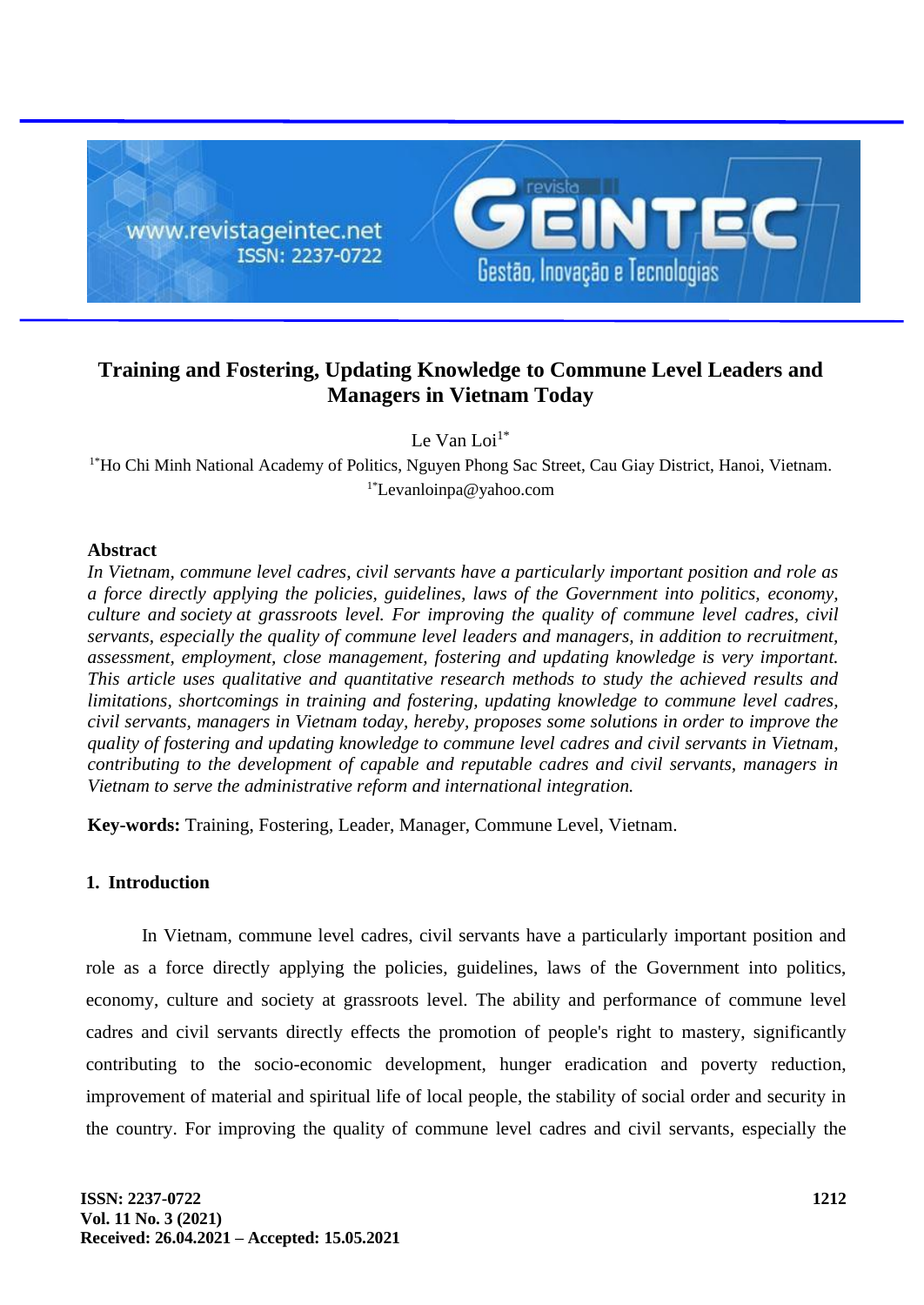quality of commune level leaders and managers, in addition to recruitment, assessment, employment, close management, fostering and updating knowledge is very important.

During his revolutionary life, Ho Chi Minh always affirmed: "cadre are the root of everything", "Any success or failure is due to good or bad cadre". He emphasized: "Learn to work, be human, work as an officer, study to serve the unions, class and people, the Fatherland and humanity". Training and fostering, updating knowledge is to improve the ability and performance, contributing to the successful implementation of administrative reform, public service reform and international integration. Fostering and updating knowledge is to provide knowledge, skills, method of implementing tasks and public affairs for cadres and managers at grassroots level, contributing to the development of professional and qualified leaders and managers at grassroots level to build an advanced and modern administration in conformity with the requirements for development and international integration.

The Government of Vietnam always emphasizes the demand for fostering theory, updating new knowledge for leaders and managers at all levels to be put into practice. Applying the compulsory policy of learning, fostering and updating knowledge for each object, branch and locality contributes to the improvement of management efficiency, step by step meeting the requirements for training leaders and managers having ability to excellently complete duties In *"The scientific argument for improving the quality of cadres and civil servants in the period of accelerating industrialization and modernization of the country",* authors Nguyen Phu Trong and Tran Xuan Sam study the theoretical issues and methodology to improve the quality of cadres in period of accelerating industrialization and modernization of the country. With assessing the current situation of cadres and cadre training, the article focuses on the study of opinions and directions to improve the quality of cadres and civil servants in the period of accelerating industrialization and modernization of the country. (Nguyen, 2001) In *"Assessment, planning and rotation of leaders and managers in the period of industrialization and modernization of the country"*, Tran Dinh Hoan deeply analyzes the phases in cadre works, especially assessment, planning and rotation of cadres as a phase of personnel works. (Chan, 2008) In the research work *Thoroughly grasping and applying Ho Chi Minh's thought on cadre training and fostering, improvement of the training quality for current cadres*, (Nguyen, 2000) *Training, fostering civil servants to meet the requirements of administrative reform in Vietnam today*, (Pham, 2012) *Attaching great importance to improve the quality of training and fostering cadres in the market economy*, (Pham, 2012) *Ho Chi Minh Ideology on cadres fostering and application in Vietnam today*, (Doan, 2017)… The authors analyze the objective indispensability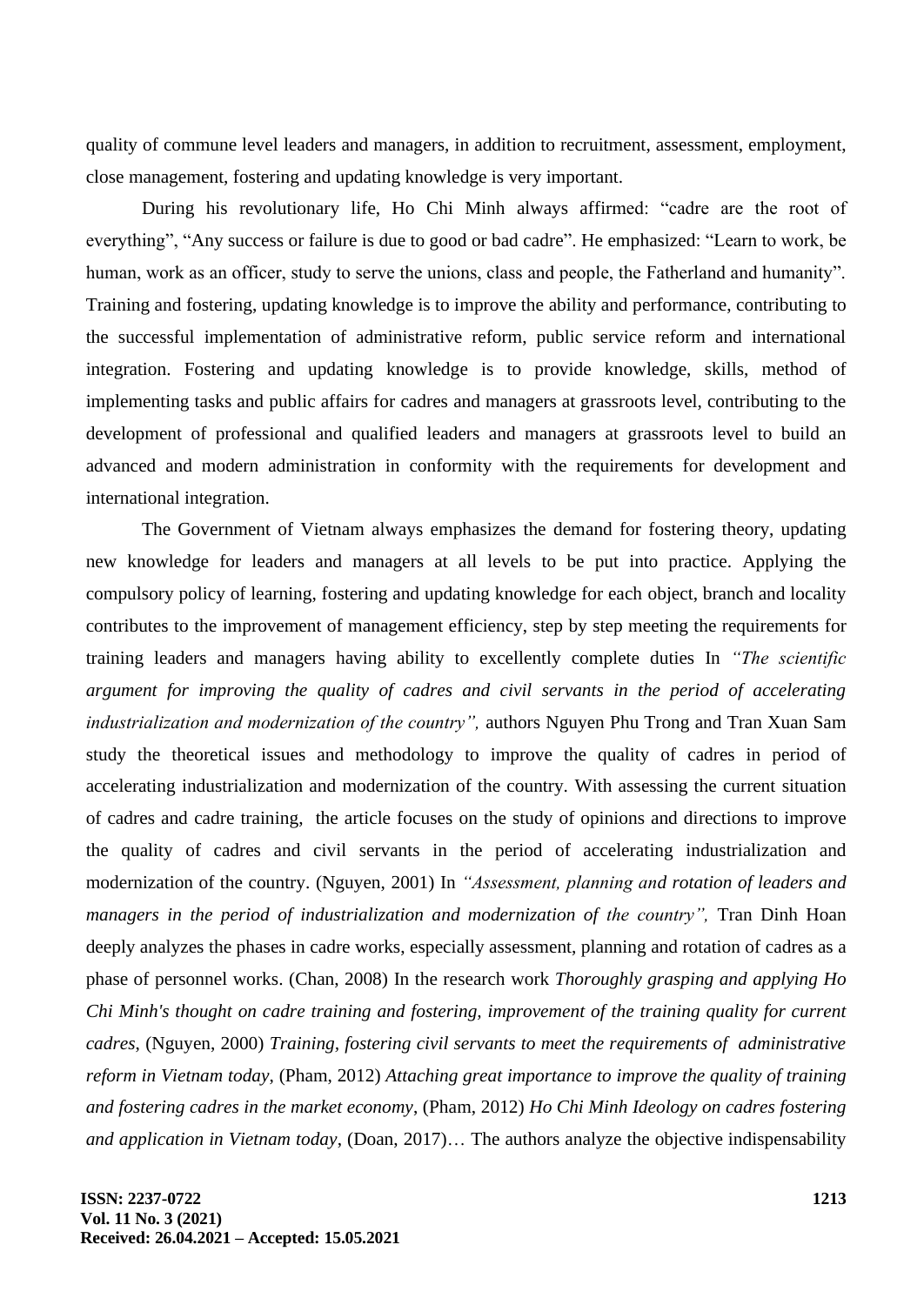of building up the contingent of cadres and civil servants to meet the requirements for development of socialist rule-of-law state, assess the current situation of cadres and management regime of cadres and civil servants at grassroots level, propose the directions and solutions to build commune level cadres and civil servants to meet the requirements for development of socialist rule-of-law state in Vietnam.

This article uses qualitative and quantitative research methods including: document analysis, logical and historical method, depth interview and group discussion, questionnaires to study the achieved results, limitations and shortcomings in the fostering and updating knowledge to commune level leaders and managers in Vietnam today, hereby, proposes some solutions in order to improve the quality of fostering and updating knowledge to commune level cadres and civil servants in Vietnam, contributing to the development of capable and reputable leaders and managers in Vietnam to serve the administrative reform and international integration.

### **2. Research Results**

Fostering and updating knowledge to leaders and managers plays a particularly important role in the performance of public affairs because fostering and updating knowledge to cadres and civil servants contributes to the increased quality of public affairs and policies. Over the past years, the government authorities at all levels in Vietnam always attach great importance to promote the training and fostering, constantly improve the qualifications and knowledge of cadres, civil servants and managers at grassroots level. Standardizing the line-up of commune level cadres and civil servants has been step by step implemented extensively in localities, hereby, the quality of cadres and civil servants have been improved in education, qualification, political theory and practical experience. The political system at grassroots level has had a lot of positive changes in socioeconomic development, hunger eradication and poverty reduction and improvement of material and spiritual life of local people, contributing to the stability of social order and security.

### **3. Demand for Fostering, Updating Knowledge to Commune Level Cadres and Civil Servants**

According to the applicable *Law on Cadres and Civil Servants* of Vietnam: "Cadres are Vietnamese citizens who are elected, approved and appointed to hold posts or titles for a given term of office in agencies of the Communist Party of Vietnam, the State, socio-political organizations at the central level, in provinces and centrally run cities (below collectively referred to as provincial level), in districts, towns and provincial cities (below collectively referred to as district level),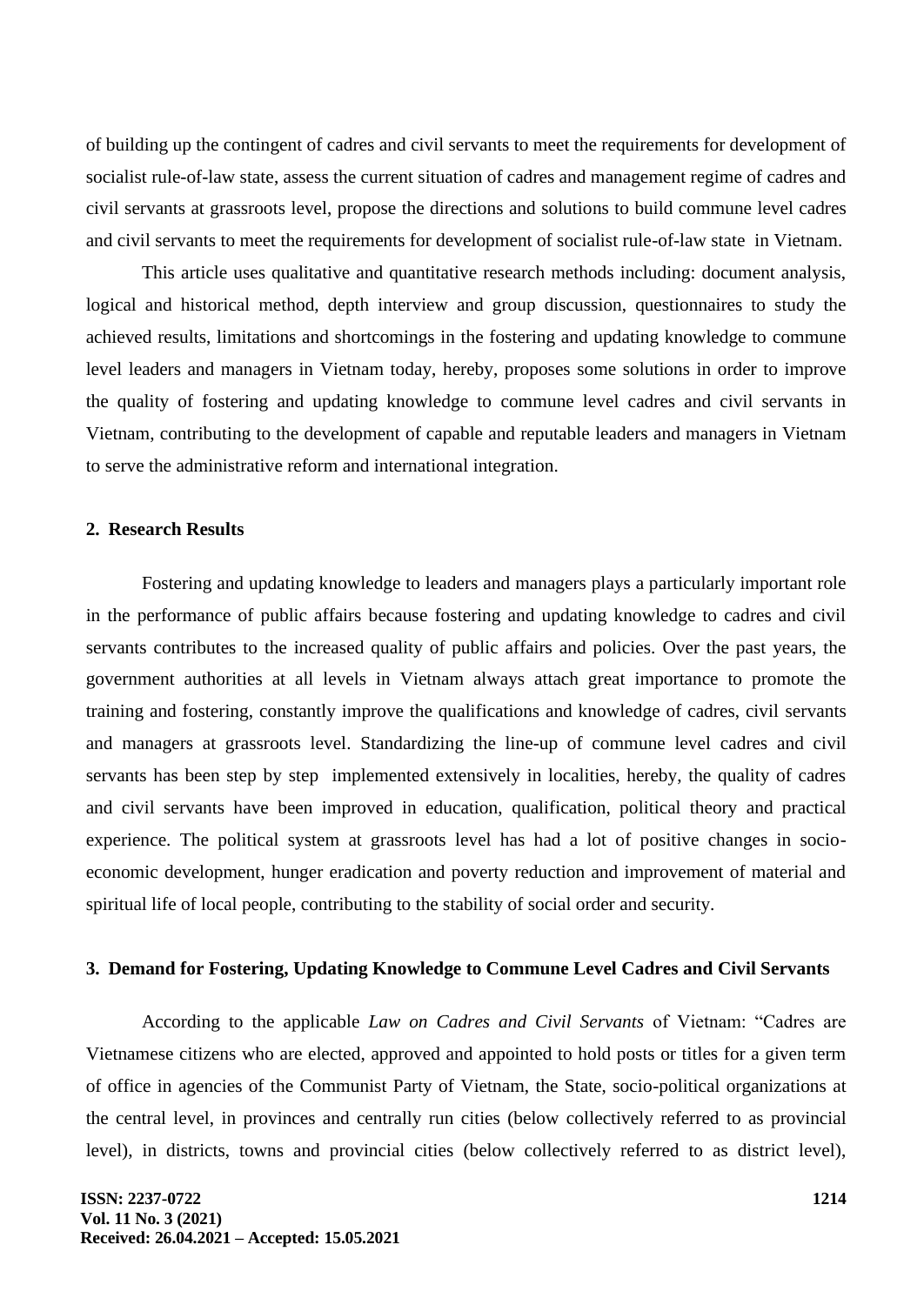included in the payrolls and salaried from the state budget." (National Assembly, 2008) "Civil servants are Vietnamese citizens who are recruited and appointed to ranks, posts or titles in agencies of the Communist Party of Vietnam, the State, socio-political organizations at the central, provincial and district levels; in People's Army agencies and units, other than officers, professional military personnel and defense workers; in People's Police offices and units other than officers and professional non-commissioned officers, police workers included in the payrolls and salaried from the state budget." (National Assembly, 2019) The cadres and civil servants using the method of leadership are called leading cadres, the cadres and civil servants using the method of management are called managing cadres. During the operation, the cadres who mainly apply the manner of encouragement, arrangement, organization, operating the organization, reviewing, summary, learning from experience to perform tasks, etc. are often called leading cadres. Cadres who mainly use methods of management, such as: using management tools and means to perform their tasks, are often called managing cadres. Therefore, cadres of the Party, socio-political institutions are often called leading cadres; cadres in the executive boards of public non-business units and state-owned enterprises are often called managing cadres (including command cadres of armed forces units). Leading, managing cadres and civil servants are present in all branches and levels, from grassroots level to central levels.

*Law on Cadres and Civil Servants* of Vietnam states: "Cadres of communes, wards and towns (below collectively referred to as commune level) are Vietnamese citizens who are elected to hold posts for a given term of office in People's Council standing bodies and People's Committees, as Party secretaries and deputy secretaries, and as heads of socio-political organizations. Commune level civil servants are Vietnamese citizens who are recruited to hold specialized titles in commune level People's Committees, included in the payrolls and salaried from the state budget." (National Assembly, 2008) According to *Law on Organization of Local Administration* of Vietnam (Law no. /2015/QH13 dated June 19th, 2015) stipulates People's Council standing bodies of communes, wards, towns, including: Chairman, Vice chairman of the People's Council of communes, wards, towns; People's Committee standing bodies of communes, wards, towns, including: Chairman, Vice chairman of the People's Committees of communes, wards, towns. In addition to the job titles, Decree no. 92/2009/NĐ-CP dated October 22nd, 2009 of the Government on "*titles, numbers and regimes and policies applicable to cadres and civil servants of communes, wards and towns; Commune level non-partisans*" stipulates the titles of cadres and civil servants of communes, wards and towns, in which, the titles of commune level leaders and managers are specified as follows: Party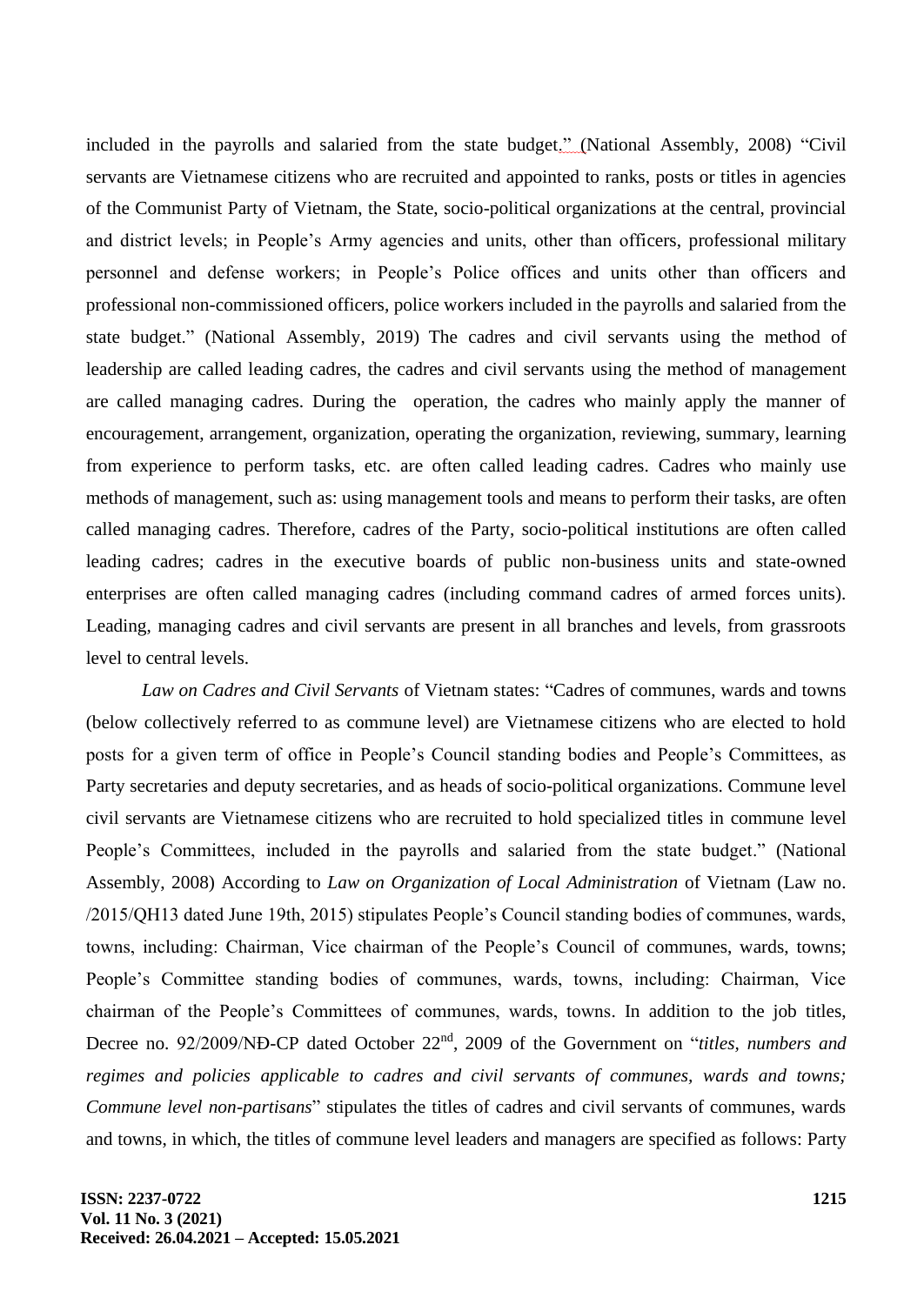secretaries and deputy secretaries; Chairman, Vice Chairman of People's Council; Chairman, Vice Chairman of People's People; Chairman of Committee of Vietnamese Fatherland Front; Secretary of the Ho Chi Minh Communist Youth Union; Chairman of Vietnam Women's Union (for communes, wards, towns in which the activities of agriculture, forestry, salt production and fishery are available and the Vietnamese Farmers Association is organized); Chairman of Veterans Association Of Vietnam.

Comprehensive renovation of Vietnam is taking place very strongly in both breadth and depth with great achievements. The great achievement has historical significance for the country and the result of such renovation significantly affect on the comprehensive development in each locality. At the commune level, the renovation process is various, diverse and fast, with arising new issues which claim a proper policy and solution to be timely and efficiently handled, avoiding the negative effects on the result of renovation. To do this, commune level leaders and managers have to gain knowledge, ability and skills to meet the requirements of reality. Furthermore, there are many arising problems to be successfully handled during the renovation process, which requires political bravery, comprehensive qualifications, leadership and management skills of cadres, especially local leaders and managers. Commune level leaders and managers who daily, hourly follow up the reality every day, every hour, monitor the people and are present in communes, wards, towns are required to directly supply concrete guidance in the renovation process at grassroots level; well handle arising problems for socio-economic development, maintaining security and order, enhancing national defense potential, improving people's life. To meet the requirements and tasks in the renovation process, the contingent of commune level leaders and managers are required to be trained and fostered in the long term, especially regularly updated knowledge.

Recognizing the importance of building the contingent of qualified commune level cadres and civil servants to meet the new requirements, the Government of Vietnam has issued a lot of necessary policies and policies, such as: Central Resolution 5 (Session IX) on renovating and improving the quality of the political system in communes, wards and towns, focusing on the task "paying attention to training and fostering work, properly solving and synchronizing the policy towards cadres at grassroots level". Over the past years, the local governments have issued a lot of Resolutions, Decisions, schemes, and mechanisms, policies, and measures to supply concrete guidance on building, fostering and updating knowledge for leaders and managers at grassroots level. Cadre training establishments from the province to district level are updated and trained on political theory, professional qualifications to standardize and improve qualifications and ability of cadres and civil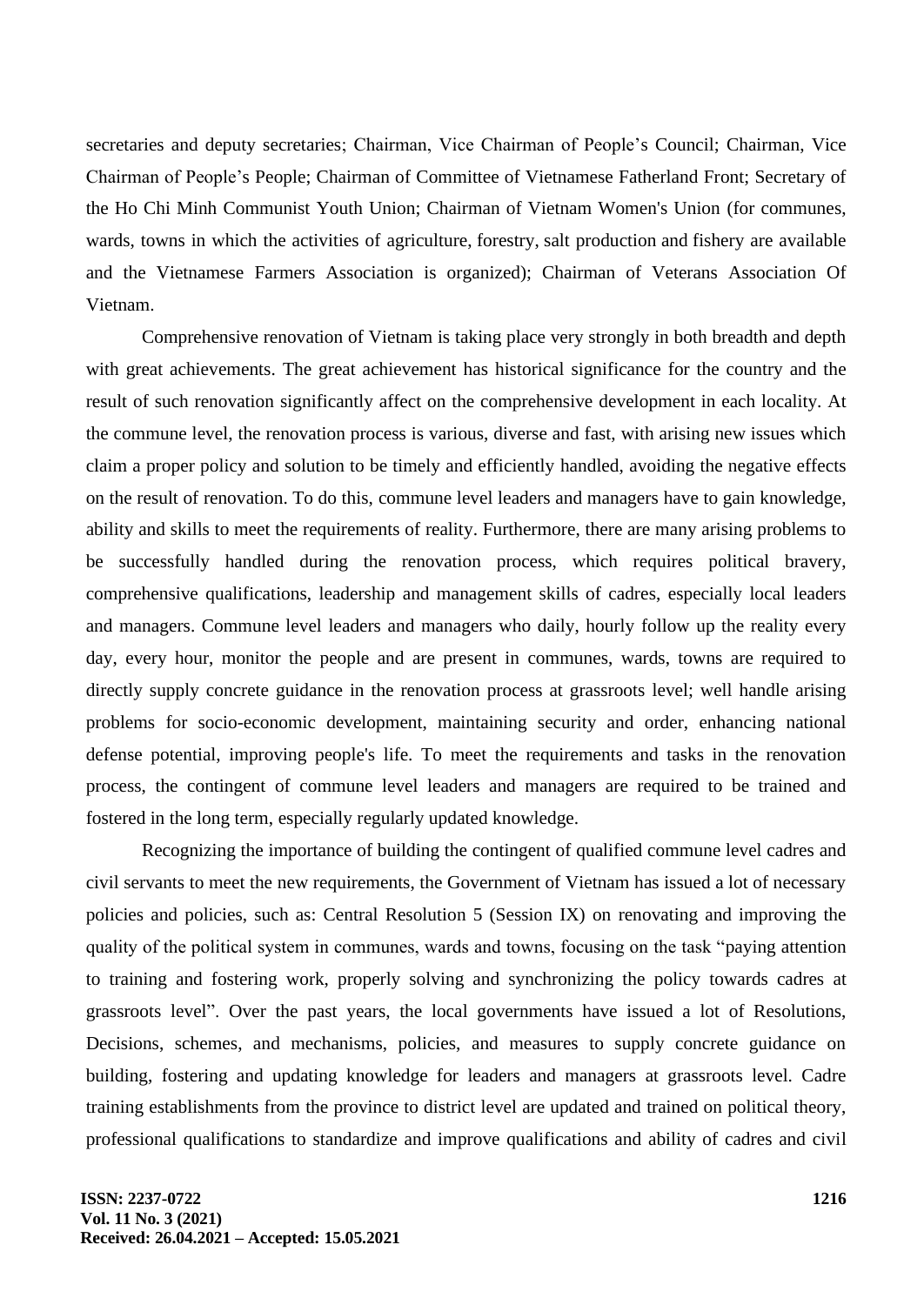servants, contributing to the improved efficiency of political system from the province level to the grassroots level.

In a modern society, the professionalism of public activities must be appreciated. Training, fostering and updating knowledge helps leaders and managers be provided knowledge, skills and methods to perform tasks in public activities, contributes to building the contingent of professional cadres and civil servants with good moral qualities, political bravery and capacity, meeting the requirements of serving people and development of the country. (Government of Vietnam, 2017) For assessing the importance and role of training, fostering and updating knowledge for commune level leaders and managers in provinces, the majority of cadres at province and district levels affirm that the fostering and updating knowledge to commune level leaders and managers plays an important role. The survey result shows that 87% of leaders and managers at all levels are basically aware of the important role of improving professional qualifications, skills, moral qualities, and political ideology for all-level cadres and civil servants in the locality, especially commune level leaders and managers. (Le, 2019) It is evident that fostering and updating knowledge to leaders and managers is one of the positive measures to enhance the adaptability of state agencies and cadres, civil servants against environmental changes and the advancement in science and technology.

## **4. Current Situation of Fostering, Updating Knowledge to Commune Level Leaders and Managers**

## **Achieved Results in Fostering, Updating Knowledge**

#### **1. For the Construction of Fostering Program and Content**

According to the guidance of the Ho Chi Minh National Academy of Politics, localities have actively provide a lot of fostering programs to commune level leaders and managers. Many political institutions have actively prepared and published programs, contents and documents for title training classes, such as: Training program for the People's Council; for titles being chiefs and vice chiefs in grassroots-level socio-political organizations, etc. The contents are diverse and associated with local practices and job title of each cadre, civil servant.

The fostering and knowledge updating programs not only provide systematic knowledge for learners, especially case resolving skills and exercises. Fostering and updating knowledge about the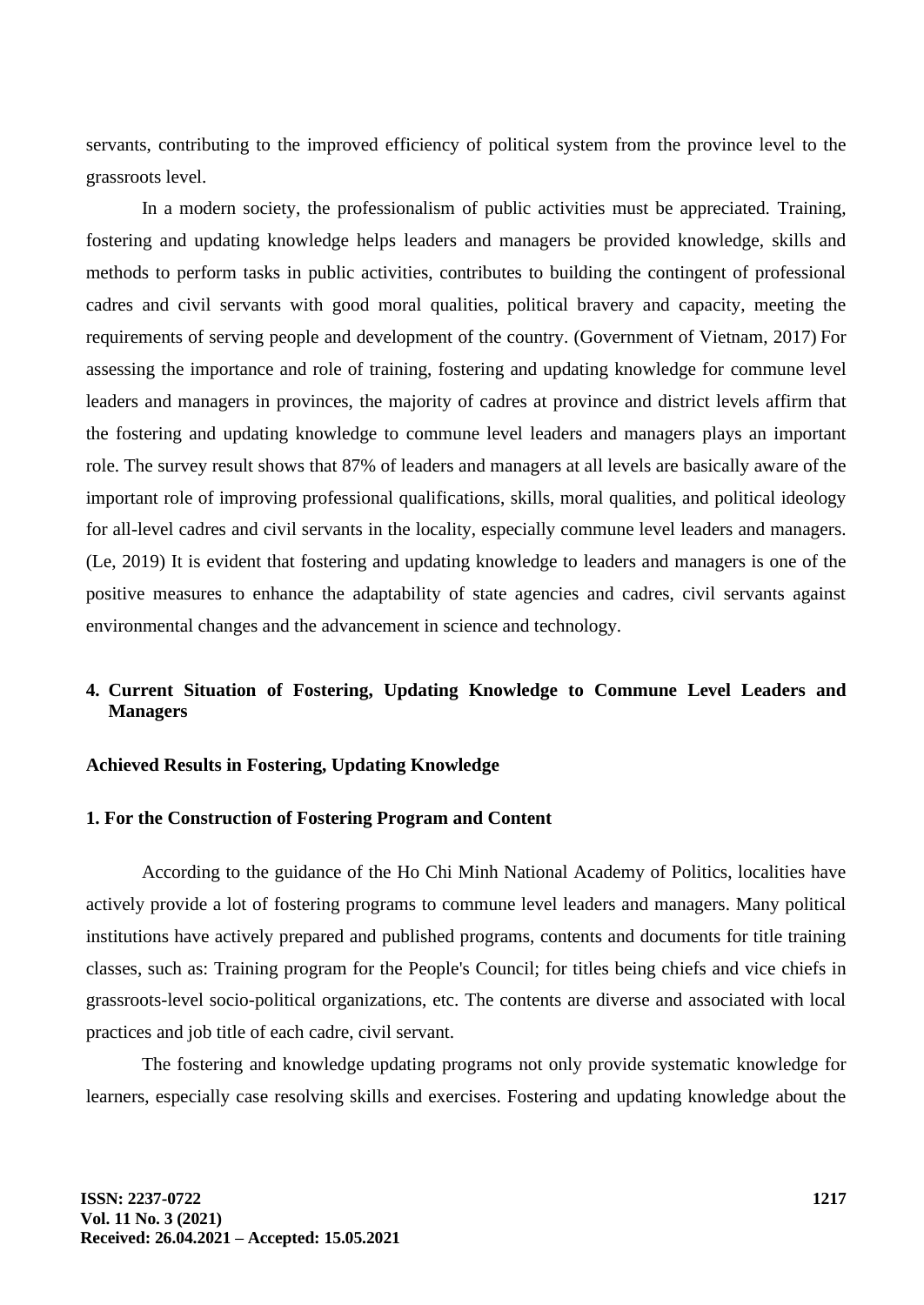Party's policies and views, improving work skills and methods; qualifications, leadership capacity, political and ethical qualities to well fulfill the assigned tasks and responsibilities.

The content of training programs includes general theory, leadership skills and practical experience reports. The program's content is updated, deepening the theoretical issues about the way of building socialism in the context of international integration, cooperation and development. In the general theory, the training program updates new issues, topics, research directions and results shown in theories, research projects, scientific themes, practical review in domestics and abroad, etc. on specialized fields related to learners' work field of the; Update new opinions, guidelines and policies of the Communist Party of Vietnam and the State; new situation and duties of localities, etc.

For skills, the program provides and supplements the knowledge about skills, such as: skill formation, development and classification; provides the training for each specific group or skills, such as: leadership, management and situation handling skills, decision-making skills, organizes the implementation of decision and summarize the practical result; Leadership skills for cadre works; skills for resolving political situation, political-social conflicts; Communication, propaganda and mass mobilization skills; Leadership skills in personnel inspection and supervision; Leadership and direction skills for activities of agencies, units, etc.

In the report of experience, the title training program selects some typical localities, units and individuals (good, successful case and not good case which is difficult, complex and failed) in the leadership, management and direction of works; listens to and exchange about managerial experiences (especially new experiences); experience initiatives (purpose, practicality, scientific creativity and ability to apply and expand experience initiatives), ...

The survey result show that the good and very good assessment is 90.1% for the level of updating new knowledge in training and updating knowledge to commune level leaders and managers the high appreciation is 50% for fostering, updating knowledge in accordance with the requirements of work field and 88% is the assessment for fostering, updating knowledge in accordance with local practical requirements. (Le, 2019) For training program and content satisfaction survey, 91.1% are satisfied and very satisfied. (Le, 2019) The survey result show that the training program content of political theory and basic knowledge update meets the need and goal of improving professional qualifications, political theory for cadres, civil servants at grassroots level, and in accordance with the requirements for building, developing and improving the quality of the grassroots political system of each locality.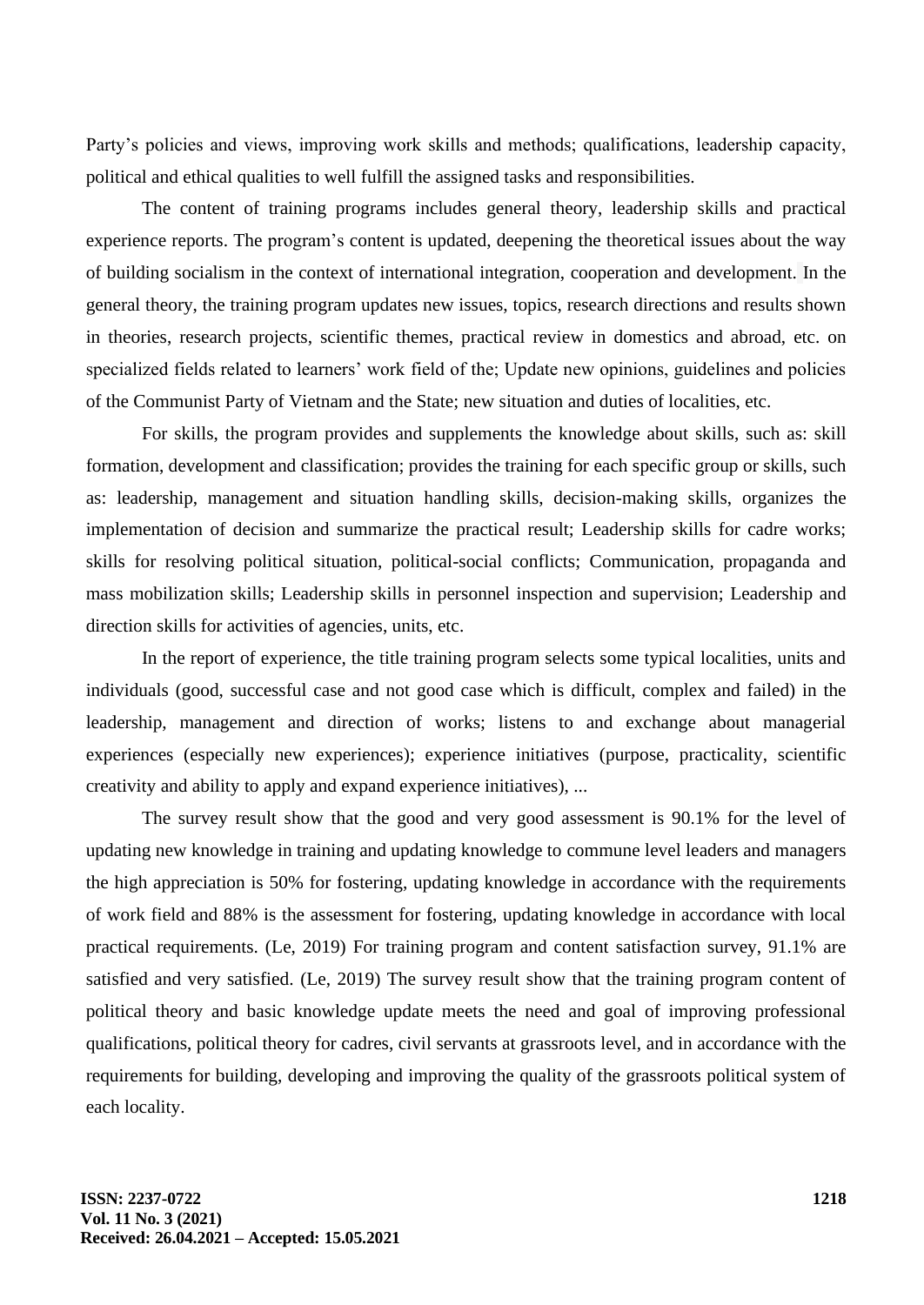## **2. For Building Establishments for Training Lecturers**

After being arranged, there are presently 63 province-level political institutions, the administrative units under provinces in the country organizing district-level political training centers with its functions to train and foster commune level leaders and managers in the locality, being a scientific research agency serving teaching, learning and summarizing practical experiences in localities. Over the past years, the facilities of institutions have been upgraded, supplemented and gradually modernized. Many of political institutions have made a great breakthrough in the installation of more modern and synchronous teaching equipment.

Materials facilities (Hall, classrooms, equipment, teaching tools, hostel, library, books, etc.) are essential factors which have an important role in training activities of political institutions. Over the past years, province-level and district-level agencies have created conditions to install and complete the facilities of district-level political institutions and political training centers to meet the increasingly high demand of civilized society in the training of cadres. For satisfaction survey of facilities and equipment for training, fostering and updating knowledge to commune level leaders and managers at political institutions of provinces and cities under the central government in the Northwest, Central Highlands and Southwest, 37.7% is highly appreciated and very satisfied, 62.3% is normal. (Le, 2019)

The quality of fostering and updating knowledge to commune level leaders and managers is subject to professional qualifications, conduct, theoretical thinking, and working capacity of lecturer. In order to improve the quality of lecturers, the district-level political institutions and centers implement the stages in cadre work, regularly focuse on education and training to build the contingent of lecturers through recruitment, assessment, traiing, fostering to management, employment and application of policies for lectures. As of December 2020, the province-level political institutions have total 1992 lecturers, of which there are 763 main lecturers and 1229 lecturers; There are 133 person with doctoral degrees, 1777 persons with master degrees. In addition, 62 persons are currently studying postgraduate program and 141 persons are studying the master's degree program. (Ho Chi Minh National Academy of Politics, 2020)

In order to improve the teaching quality, political institutions continuously organize excellent lecturer contests in political theory, attending lecturers take time, actively research and apply positive teaching methods, thereby improving the quality of training work. Moreover, class observation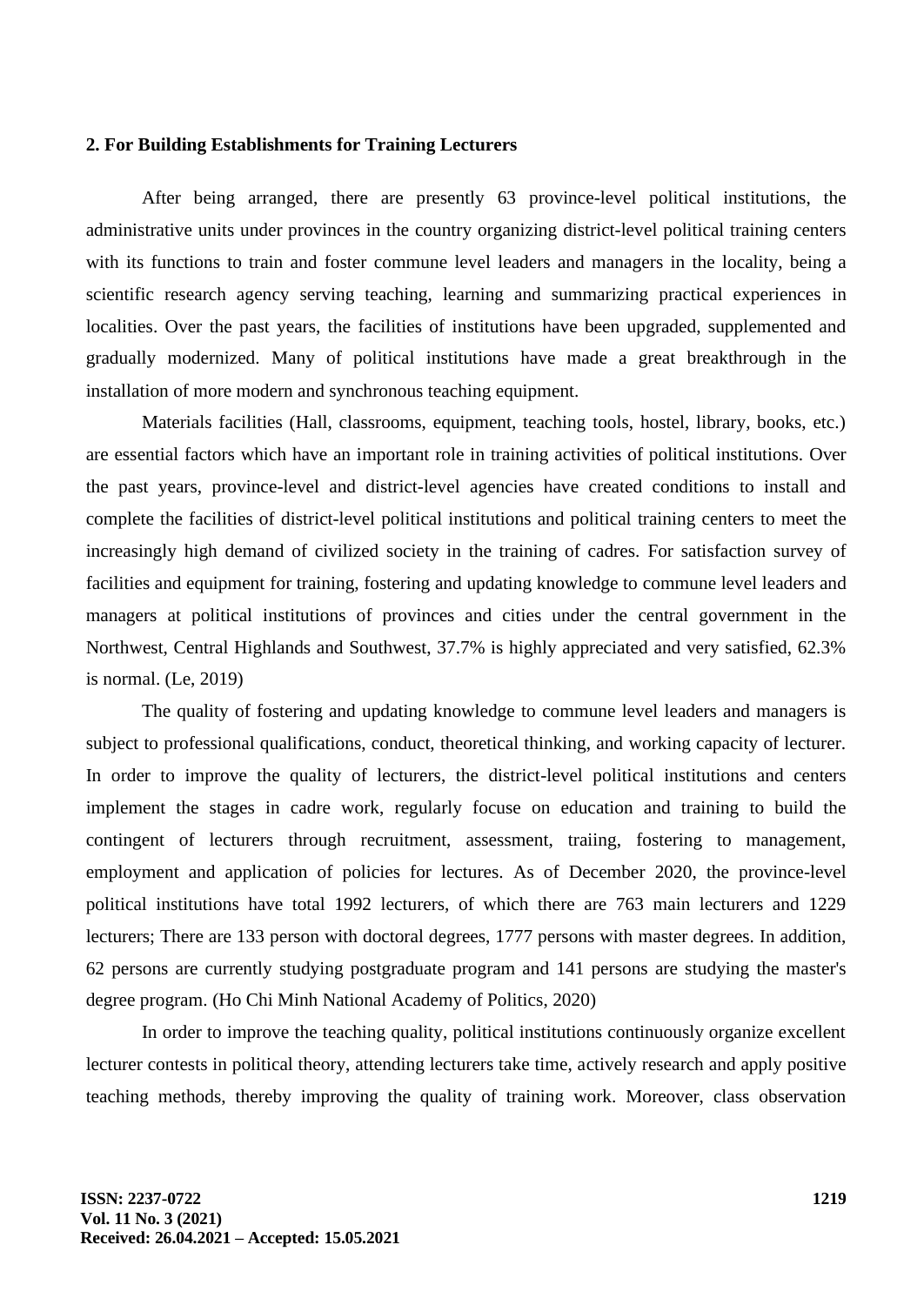activities are regularly applied by institutions, hereby lecturers have the opportunity to exchange and share teaching experiences.

Annually, political institutions send hundreds of cadres and lecturers to attend long-term and short-term training courses at Ho Chi Minh National Academy of Politics and universities; training courses of curriculum preparation, programs of professional knowledge with active teaching methods organized by the Ho Chi Minh National Academy of Politics, some institutions open classes for training in qualification, pedagogical methods for lecturers at the institution, etc.

In addition to focusing on training lecturers in long-term contracts, political institutions invite visiting lecturers being experienced managers of agencies, organization in the locality to attend training classes in order to teach knowledge and guide skills for each position.

In order to improve the teaching quality, political institutions continuously organize excellent lecturer contests in political theory, attending lecturers take time, actively research and apply positive teaching methods, thereby improving the quality of training work. Moreover, class observation activities are regularly applied by institutions, hereby lecturers have the opportunity to exchange and share teaching experiences.

Thanks to many applied synchronous measures in cadre work, the quantity of lecturers in charge of training commune level cadres and civil servants have been supplemented with improved quality, initially meeting the requirements and learners' demand. The survey result shows that 79.2% of commune level leaders and managers answered "satisfied" and "very satisfied" with the lecturers of training classes at which they attend. (Le, 2019)

## **3. For Form and Method of Training, Updating Knowledge**

During the past time, the training and updating of knowledge have been implemented in many different forms, method and time in a selective and practical direction, suitable for each title. Training and knowledge updating forms include full-time training; part-time training and distance education. Moreover, the training of commune level cadres and civil servants is also implemented through the rotation of civil servants and guidance of leaders and managers experienced in the field that civil servants undertake. For short-term training courses, based on practical need and learners, develop appropriate training plans, time and programs, ensuring inheritance, consistency, avoid repeat of content; focus on training methods, practical operating experience, working skills, leadership and management style.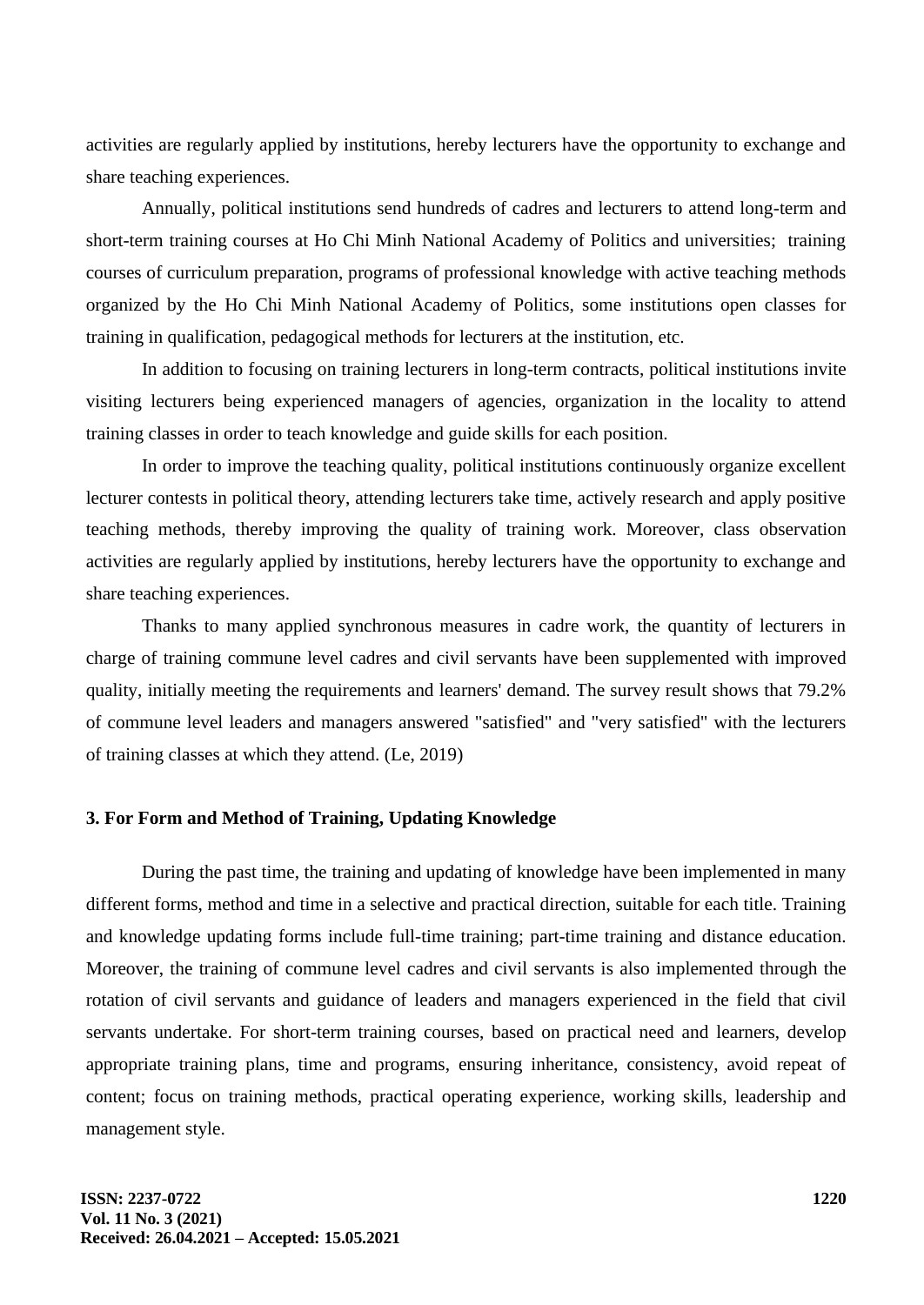The training method continues to be renewed with the application of teaching method for each learner, such as: presentations, teamwork, case studies, discussion, role-playing, information, knowledge and experience exchange between lecturers and students, among students, thereby, promote learners' self-learning ability, initiative and creativity, with the criterion of learner-centered education, learners actively participating in the training process; help learners to self-learn, supplement, expand and improve their knowledge, to improve thinking skills, actual situation resolving skills.

In addition, the learning result test and assessment work are gradually improved, with focusing on order and discipline focusing combined with the assessment of learning process, method and attitude; Renovate the form and method of training result test and assessment to ensure the exact result; establish the quality accreditation and assessment system of training institutions according to the process and assessment criteria for cadres who are trained and updated in knowledge. Some institutions still apply the form of collecting comment papers from learners to assess the quality of lecturers, contributing to the improvement of lecturers' responsibilities for teaching - learning quality.

Survey results in the Northwest, Central Highlands and South West regions show 91.9% of learners being satisfied and very satisfied with the training form and method for commune level leaders and managers. In which, for the level being satisfied and very satisfied, the Northwest region makes up 91.9% , the Central Highlands region makes up 91.2% and the Southwest makes up 93%. (Le, 2019)

## **4. For Sending Persons to Attend Training and Management Organization**

During the past years, by reviewing, assessing cadres and civil servants, demand for knowledge update, the authorities in provinces supply concrete guidance and make training for each year and the period of 5 years based on the localities' actual situation. On the basis of cadre planning and localities' practical needs, the party committee level and authorities develop specific training plans, suitable to each title, rank and grade; pay attention to fostering young cadres, female cadres and cadres belonging to ethnic minorities; focusing on intensive training for high-quality cadres in each branch and field, especially the fields requiring international integration.

To ensure the training quality, need to have a close coordination between relevant agencies, departments, organizations at provincial level and the Political institutions in training activities. The fact that the close coordination between the Political institutions of provinces and authorities of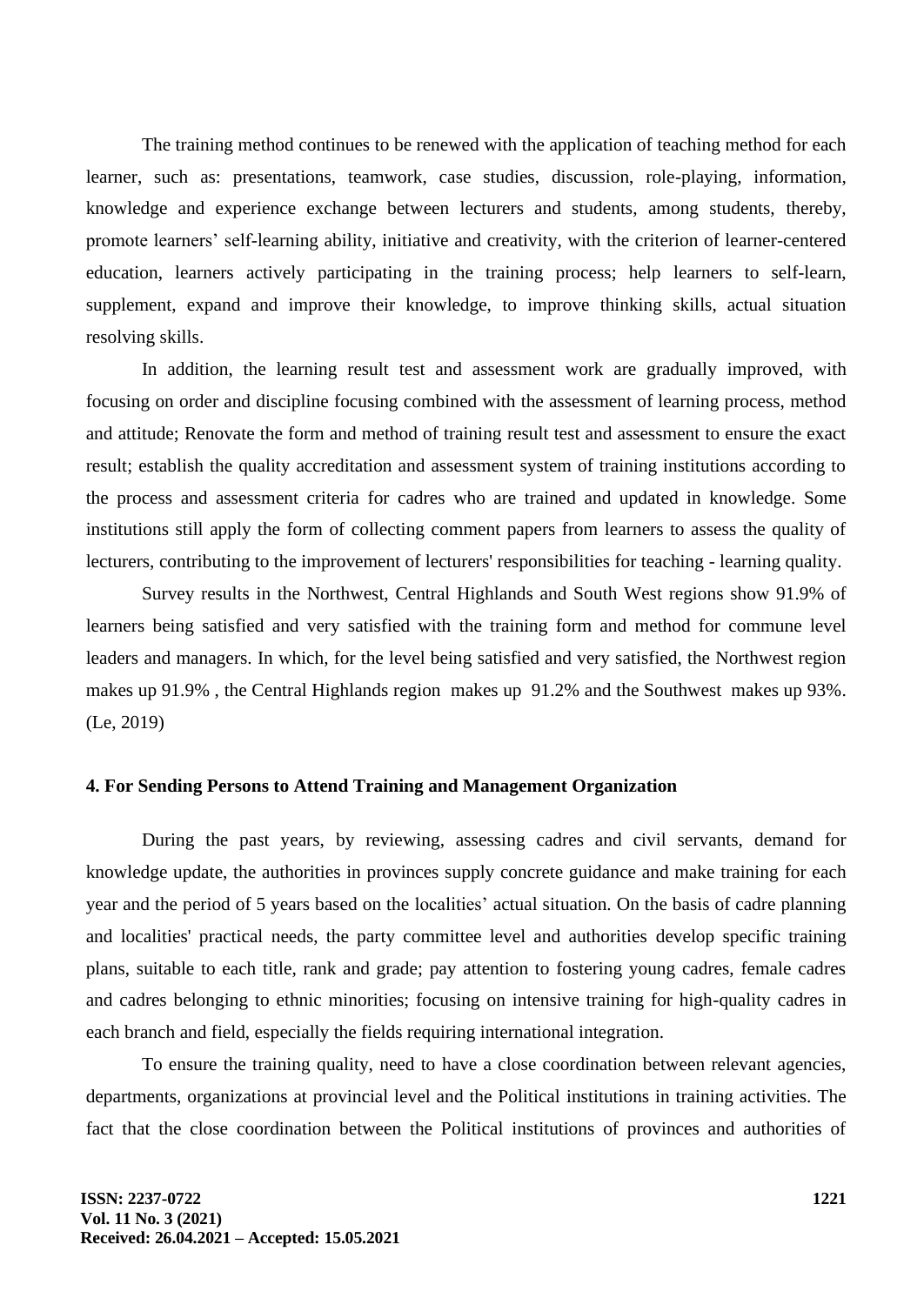districts, towns and cities in considering documents and criteria for persons sent to attend training, and assessing the study process of learners to issue the certificate of completion has a high efficiency in training of commune level cadres and civil servants. At Political institutions, subject to the nature and characteristics of cadre training model, the institutions focuses on seriously, synchronously and systematically managing the training contents with high responsibility. Manage learners under many different forms of roll call and collect opinions from learners with a learner management software, contributing to assessing the quality of lecturers' teaching. Class management system become closer to regularly monitor the teaching and learning situation, maintain preparing reports, make good cooperation in managing learners during the process of training, periodically sum up partially activities to draw experience, timely communicate and thoroughly handle arising problems after the training course. According to the survey results, there is 92.7% of opinions being satisfied and very satisfied with the work sending persons respondents expressed their satisfaction and satisfaction with the task of sending to attend training and fostering courses. (Le, 2019)

#### **5. For Training and Knowledge Updating Result**

During the past time, local authorities in Vietnam have made great efforts in training and updating knowledge to leaders and managers of the political system in general, and commune level cadres, civil servants in particular. Therefore, the professional qualifications, working capacity, and ethical qualities of commune level cadres and civil servants have been significantly improved to better do assigned tasks.

Based on the report of 60 out of 63 provinces and cities under the central government, in the period of 2010-2015, the total number of trained commune level cadres and civil servants is 403,183 persons, reaching 80.6% of the set target in Decision no. 1956/QĐ-TTg of the Prime Minister. In the period of 2016 - 2020, with the target and content to training in knowledge, skills as well as administrative and socio-economic management capacity, approximately 500,000 commune level cadres and civil servants meet the requirements for socio-economic leadership and management in the period of agricultural and rural industrialization and modernization; organize to prepare and revise many programs and documents in the period of 2010-2015, and supplement new contents suitable to each stage and the actual conditions of the locality. And, update legal documents related to the functions, duties of commune level civil servants. Therefore, in the period of 2017-2018, the Ministry of Home Affairs collaborates with organizations to prepare programs and documents for the intensive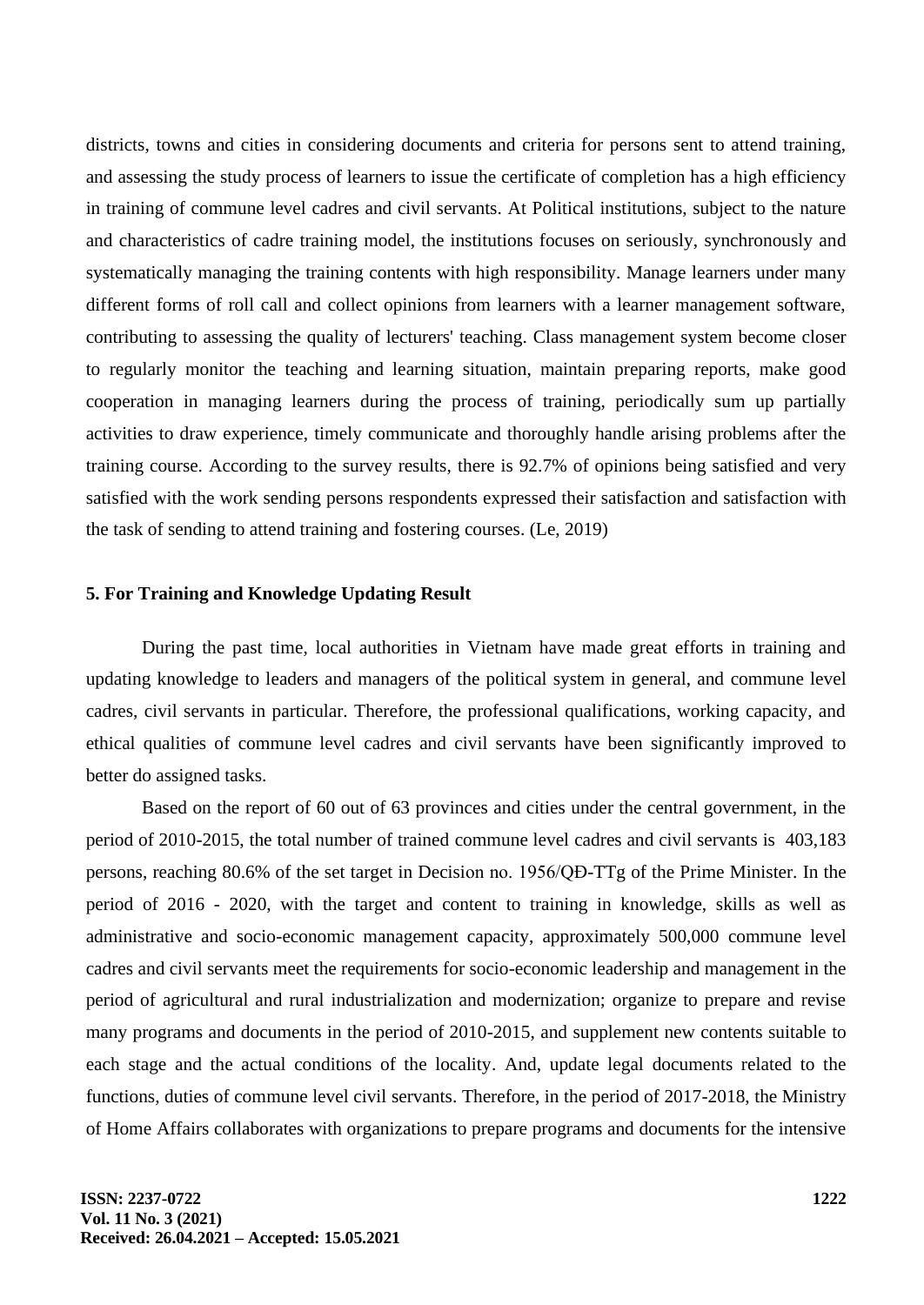training of commune level cadres and civil servants., and train approximately 1,200 lecturers, transfer 28 sets of intensive training programs and documents; 03 manuals of operating instructions for commune level cadres and civil servants. The training result of commune level cadres and civil servants in the period of 2016-2020 is that there are 10,300 commune level cadres and civil servants trained according to the issued intensive training programs and documents. According to the reports of localities, the total commune level cadres and civil servants who are intensively trained in the period of 2016-2020is 146,691 persons, reaching 30% compared to the set target set in Decision no. 1600/QĐ-TTg of the Prime Minister. (Nguyen, 2020)

The training results at institutions show that the training work of commune level leaders and managers attract increasingly learners with more classess. In 2020, the number of commune level leaders and managers participating in training classes makes up 97,1%. (Le, 2019) Training work significantly contributes to the improvement of qualification and capacity of grassroots-level cadres and civil servants; step by step standardizes the rank and grade according to the State's regulation.

The survey the grasp of knowledge shows that most commune level cadres and civil servants have the good apprehension of learned knowledge. Regarding new issues in the policies and laws by the Government of Vietnam, 76.7% of surveyed cadres confirm to have good apprehension and 18.4% of surveyed cadres confirm to have quite good apprehension. For the knowledge of politics and government establishment, 57.1% of surveyed cadres confirm to have good apprehension and 34.6% of surveyed cadres confirm to have quite good apprehension. For the knowledge of economy, culture and society, 67.6% of surveyed cadres confirm to have good apprehension and 32.4% of of surveyed cadres confirm to have quite. There is no cadres having no apprehension. For the knowledge of national defense, security and foreign affairs, 63.9% of surveyed cadres confirm to have good apprehension, 22.4% surveyed cadres confirm to have quite good apprehension. For the knowledge of ethnicity, religion and public affairs, 62.3% of surveyed cadres confirm to have good apprehension, and 33.3% of surveyed cadres confirm to have quite good apprehension. For the practical issues posed on leadership and management, 57.1% of of surveyed cadres confirm to have good apprehension, the remaining confirm to have quite good apprehensionw. For new knowledge, skills and experiences in leadership and management, 84.5% of surveyed cadres confirm to have good apprehension, which is a high rate, 15.5% of surveyed cadres confirm to have quite good apprehension and none answer that it is difficult for assessment. (Le, 2019)

The responsiveness survey of updating and training knowledge to leaders and managers in the Northwest, Central Highlands, and South West regions shows that 82.3% states that the training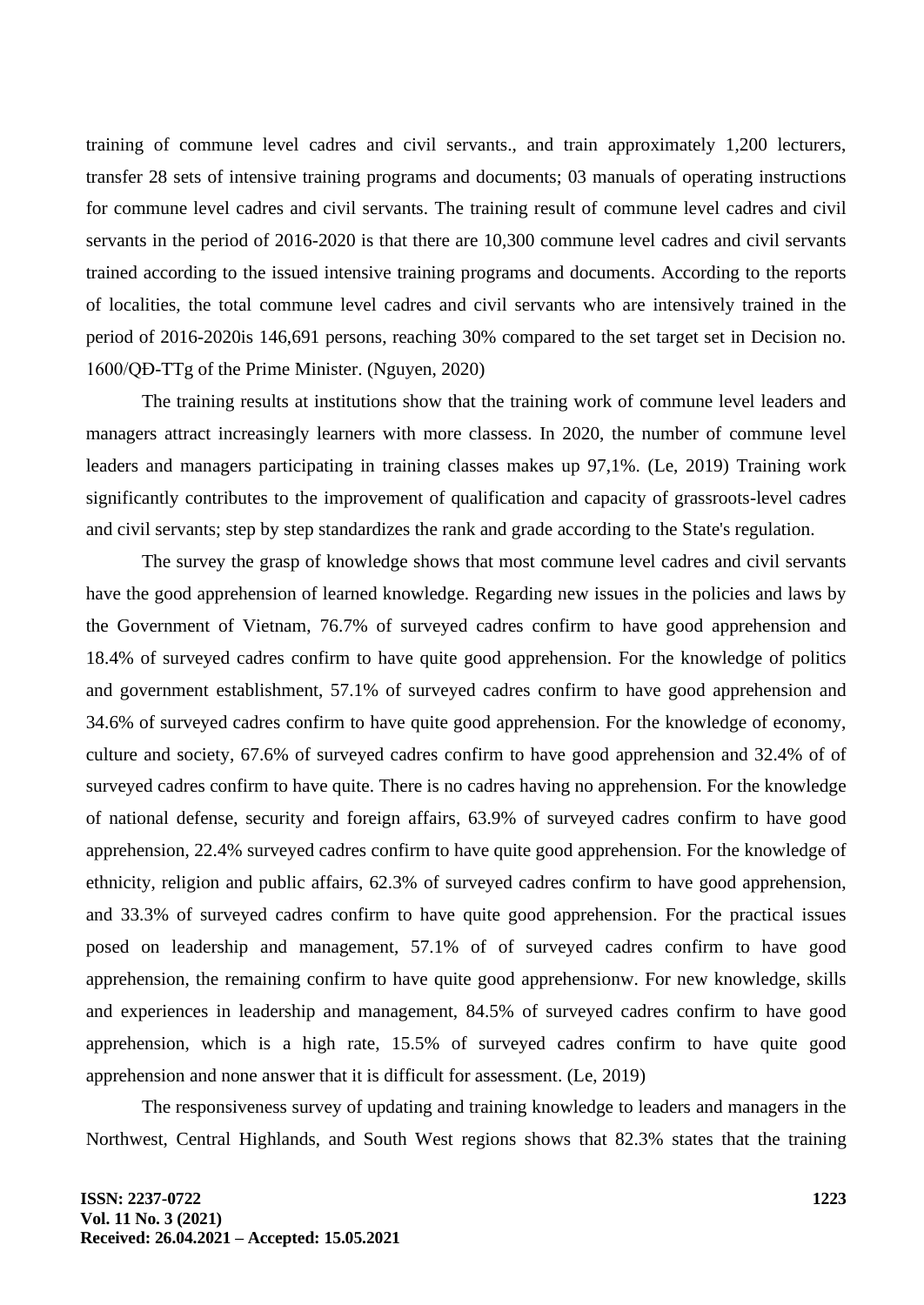courses are suitable with the work requirements of learners. In which, for consensus the level of meeting the goal of solidarity and consensus, 59.2% of surveyed cadres confirm the good and quite good result. For the courses' practicality and effectiveness the survey data shows that the majority of surveyed cadres confirm, namely: 83.2% of surveyed cadres confirm the good and quite good result, only 4.6 % surveyed cadres confirm the not good result. The survey result shows that 94.7% of surveyed grassroots-level cadres confirm to be satisfied with training and fostering classes.

In general, commune level leaders and managers, after the completion of training course, have a deeper understanding of the State's policies and laws; economic, political, cultural and social situations, national defense, security, foreign affairs, etc. and world situation. In addition, commune level cadres and civil servants, after the completion of training course, have a better grasp of professional knowledge related to positions and assigned tasks, and successfully apply the trained professional skills, such as: leadership and management skills; problem-solving skills; skills of transferring knowledge into practice; organization and coordination skills; creative thinking skills, etc. Therefore, the grassroots-level leaders and managers, after the completion of training course, have the sense of initiative and responsibility in assigned works, and closely attached to people. After the completion of training course, the grassroots-level leaders and managers have improved skills and qualifications to better fulfill the duties .

#### **6. Limitations and Shortcomings in Fostering and Updating Knowledge**

In addition to the achieved results, the fostering and updating knowledge to commune level leaders and managers still have some limitations and shortcomings, specifically:

Firstly, it's the inconsistency in the management and direction of political schools to perform the fostering function. In order to guide the implementation of fostering activities for commune level leaders and managers, ministries and agencies have issued many documents on fostering leaders and managers, but they are still overlapping, so during the implementation, a lot of confusion was encountered. Some documents, regulations, instructions of the central departments, ministries and agencies still contain many inconsistencies in terms of mechanisms, policies, which are overlapping that make it difficult for the fostering institutions to follow. The work of planning, building plans for fostering and updating knowledge is generally not long-term, has not covered the whole but is only seasonal, so the content is usually duplicated, making it difficult for lecturers, reporters and creating boredom among students.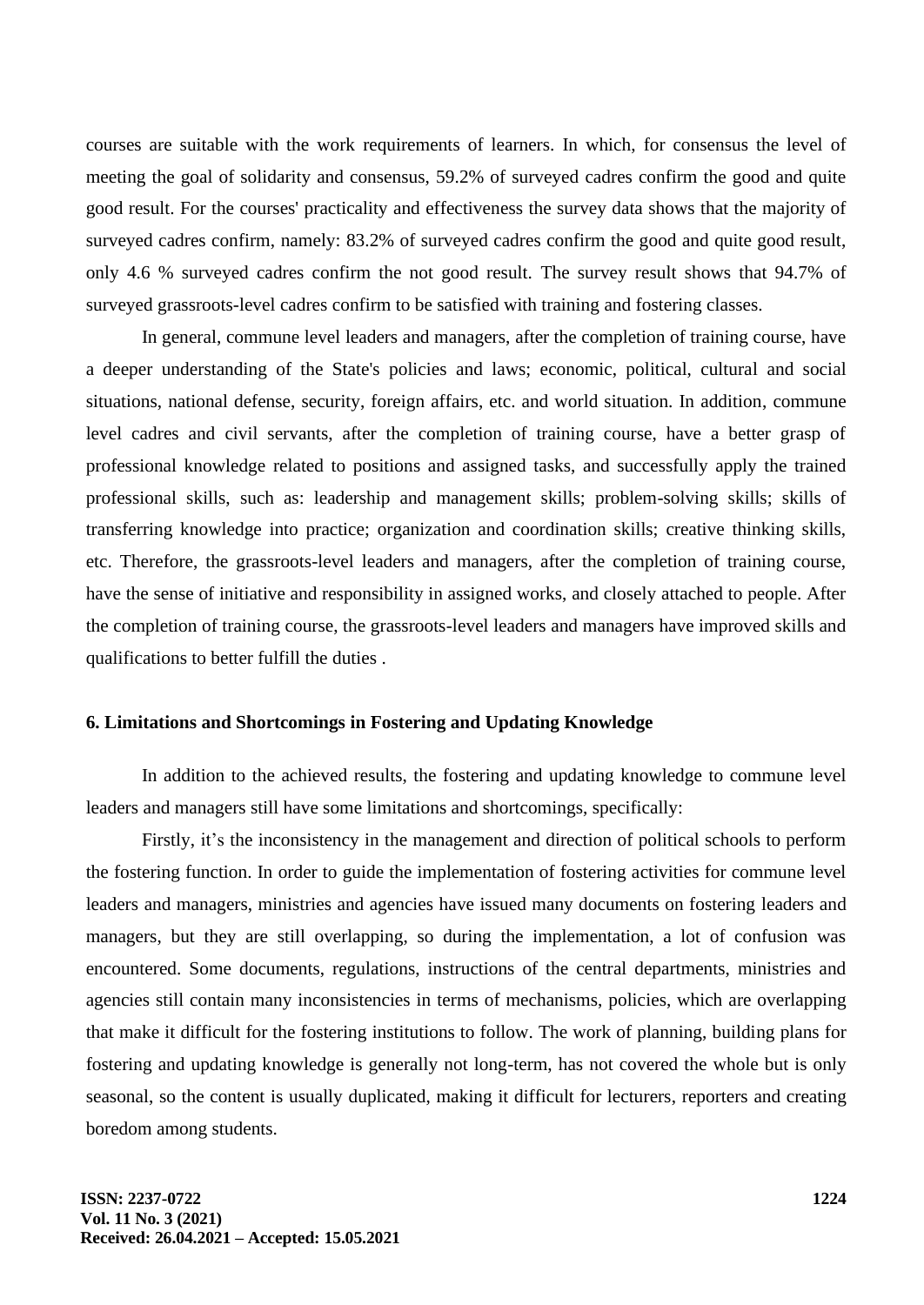Although the coordination between the fostering institutions and the governmental organizations, unions and social organizations has been improved, the process of organizing the fostering is not truly implemented closely, significantly affecting the management of students and quality of the program and fostering content.

Secondly, the determination of the need for fostering and updating knowledge to commune level leaders and managers is not really accurate and objective. The current fostering and updating knowledge is still only aimed at meeting the standards of positions and titles but not really associated with the job, job position as well as the actual needs of each person, each job title. Some levels of party committees and local authorities have not yet had specific plannings, plans and policies to implement the regime of fostering and updating knowledge for grassroots cadres; some levels of committees and authorities at the department level themselves are confused, unable to actively formulate plans and send people to participate in fostering and updating knowledge.

Thirdly, the implementation of the regime of fostering and updating knowledge for cadres has not been regularly inspected and supervised, so for many different reasons, a large number of cadres and civil servants have not yet implemented it well. In addition, the assessment of cadres and civil servants who participated in fostering and updating knowledge has not been paid attention. In some localities, the assessment activities of fostering and updating knowledge are still formalistic, with a lack of seriousness in the inspection and quality assessment during organizing the fostering, which is a shortcoming. Therefore, the quality and efficiency of fostering and updating knowledge have not really met the requirements of improving qualifications, working capacity, political and ethical qualities for leaders and managers at commune level.

Fourthly, the content of the fostering program is not consistent, the fostering materials have not been innovated quickly, lack of information updates, new knowledge and the quality of the fostering and updating knowledge are not uniform and depending on the specific situation of each locality. The method of fostering and updating knowledge have not been innovated quickly and not modern.

In some courses, the content of programs of fostering and updating knowledge has not been carefully prepared, especially short-term fostering courses in collaboration with departments, branches of the province. With these courses, the program construction has not been paid adequate attention, even a specific fostering program has just been built when it is close to the date of organization. Therefore, it is difficult for schools, lecturers and reporters to carefully study the program and content of each topic. In addition, the quality of materials for fostering and updating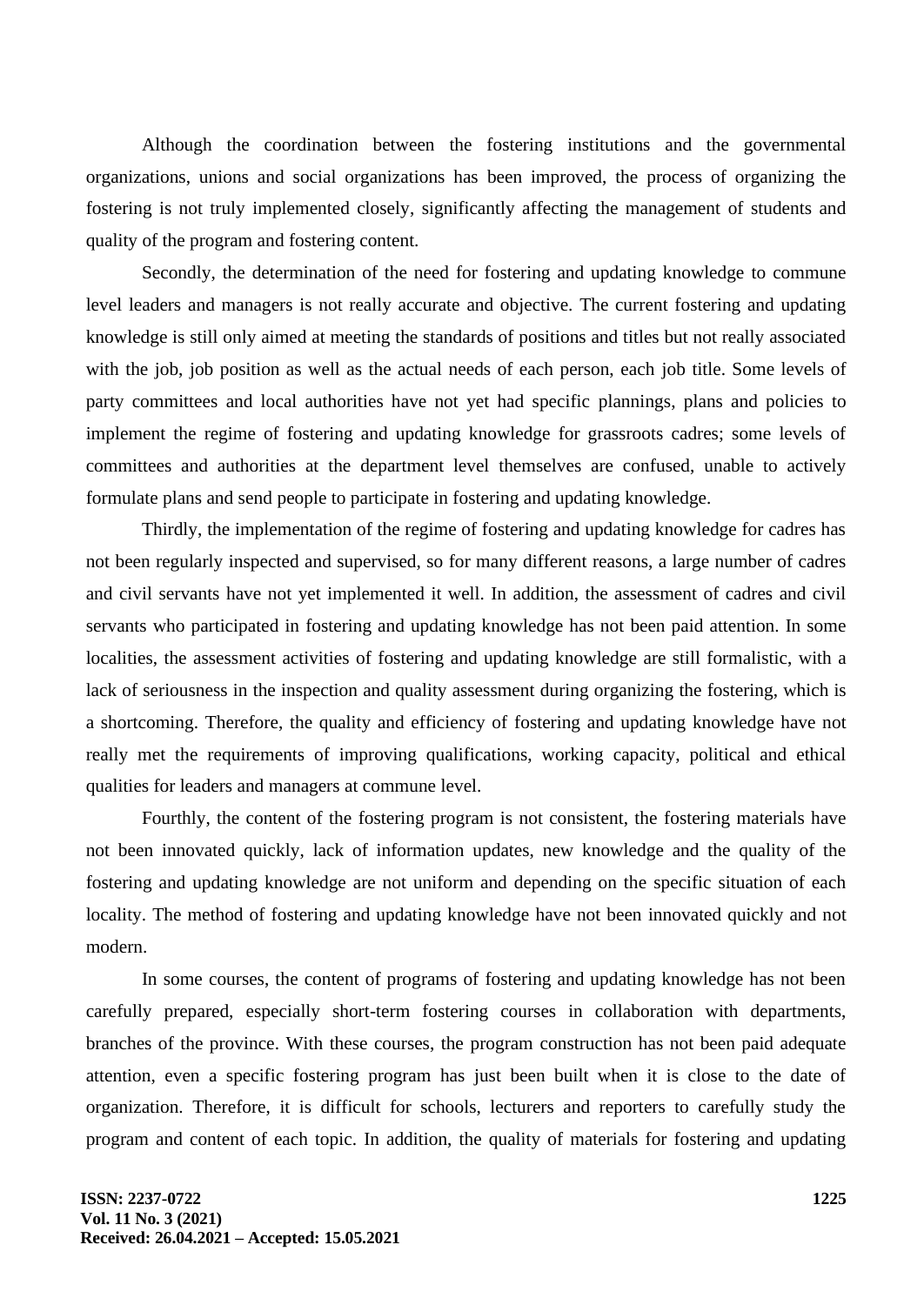knowledge and skills is still limited. In the fostering, there is still a lot of theory, practical knowledge is not much, especially knowledge of specialized management, leadership skills, management, administrative skills, professional skills, public culture, etc., which have a significant impact on the quality and effectiveness of the fostering and updating knowledge.

Assessment and survey results of the responsiveness of fostering and updating knowledge for leaders and managers at the commune level on the suitability of each locality's requirements in provinces in the Northwest, Central Highlands and South West show that the rate of bad assessment still accounts for 11.7%. (Le, 2019) This is clearly shown in the quality of the content, the program of fostering and updating knowledge still has many shortcomings. Therefore, although commune level leaders and managers have been equipped with theoretical knowledge, they still appear confused when performing their tasks, and their ability to grasp, direct, administer and resolve practical problems are still very limited.

Fifthly, the contingent of lecturers and reporters are still inadequate, with limited skills in terms of qualifications, teaching methods and skills. The method of fostering and updating knowledge has been slowly renewed. Most of the lecturers, in their classes, mainly apply the presentation method only, with little support from modern technical means, so they have not created much excitement for learners. Some part-time lecturers who are arranged as leaders at agencies, departments, branches, associations and organizations in the locality are weak in pedagogical skills, so the quality of teaching has not met the requirements. The surveying and assessing the satisfaction of learner about the lecturers, reporters participating in training, fostering and updating knowledge shows that the assessment at high satisfaction level accounts for a low rate (19.7%), the medium satisfaction level accounts for 14.9% and the dissatisfaction level of the lecturers and reporters accounts for 6%. (Le, 2019)

Sixthly, the material and technical conditions in the system of training and fostering establishments for cadres and civil servants are still insufficient and inconsistent. In some political schools, the facilities and equipment for teaching and learning are insufficient and inconsistent, and some of the equipment are seriously degraded, for example, some halls and classrooms of some political schools have not been invested in modern teaching and learning equipment, many classrooms are degraded, places for dining and accommodation of lecturers and learners still face many difficulties, many schools do not have a yard for sports practice, entertainment, common activities for learners staying at the school, etc. This negatively affects the quality of fostering of each school and locality. Upon surveying on how the material facilities and equipment affects the fostering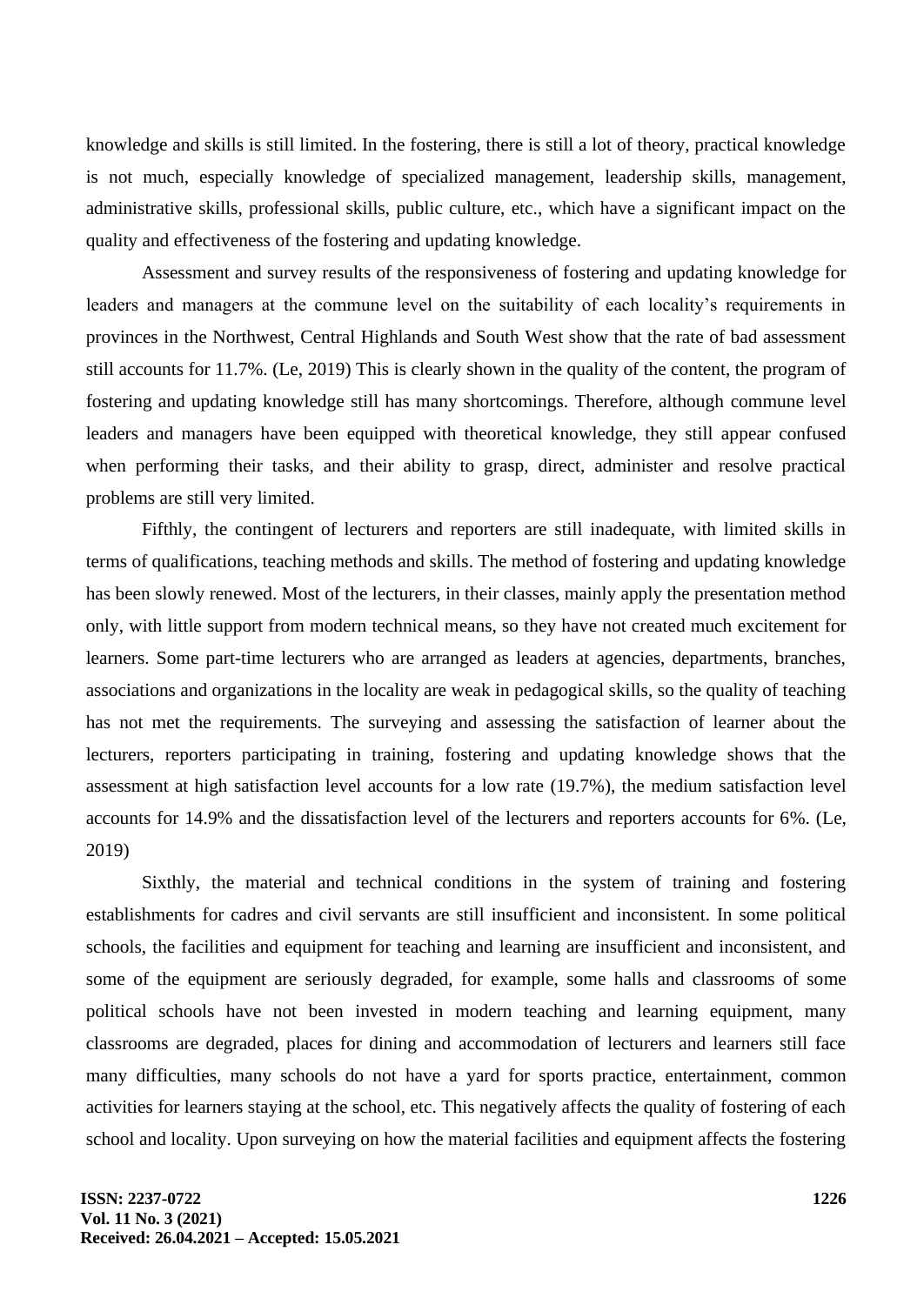and updating knowledge for leaders and managers at grassroots level, the rate of negative impact assessment still accounts for 41%. (Le, 2019)

Seventhly, learners sent to fostering courses are at different ages, their professional qualifications and awareness are not the same, and the level of attention of leaders and managers at communal level for the fostering and updating knowledge is still limited. Awareness of the roles and duties of fostering activities and responsibilities of agencies and units managing cadres is not high. The fostering of leaders and managers at commune level in some places is not consistent in terms of quantity and quality, and the structure has not been in line with the planning, has not really linked to the actual needs of using cadres of agencies and units. The work of reviewing and appointing leaders and managers at grassroots level to participate in fostering and updating knowledge is not performed closely, lacks of uniformity and inconsistency among units and localities in the province. Choosing the right people to attend the courses of fostering and updating knowledge for leaders and managers at the commune level plays an important role in the quality of the courses. The survey shows that the level of negative impacts mainly due to the selection of cadres to attend the courses having impact on activities of fostering and updating knowledge still accounts for a high rate of 51%. (Le, 2019) In addition, the cadre's awareness of the responsibility of learning and fostering to improve professional qualifications, skills, and public duty performance skills is still limited. The survey results show that the sense of responsibility and capacity of staff attending fostering courses that negatively affects the fostering and updating knowledge for leaders and managers at commune level account for 20.2% and the rate of difficult to assess account for 15.6%. (Le, 2019)

Eighthly, the regimes and policies aimed at improving the quality of fostering and updating knowledge, and funding for fostering and updating knowledge are still limited and problematic. The mechanism of allocation, management and use of fostering funds are not suitable with the practical situation, and the efficiency in using funds for fostering and updating knowledge is not high. In some provinces, the allocation of funds for fostering and updating knowledge for departments, branches, political schools and the district People's Committees has not been linked to the plan of fostering and updating knowledge for the unit's cadres and civil servants under the Finance Ministry's regulations on estimation, management and use of state budget funds for training and fostering work. This has a negative impact on the fostering to improve professional qualifications, operational skills, knowledge of law, knowledge of state management, economic management, national defense and security, mass mobilization, improvement of computer skills and foreign languages, and the fostering and training to improve knowledge and skills according to regulations. In addition, the area of opening fostering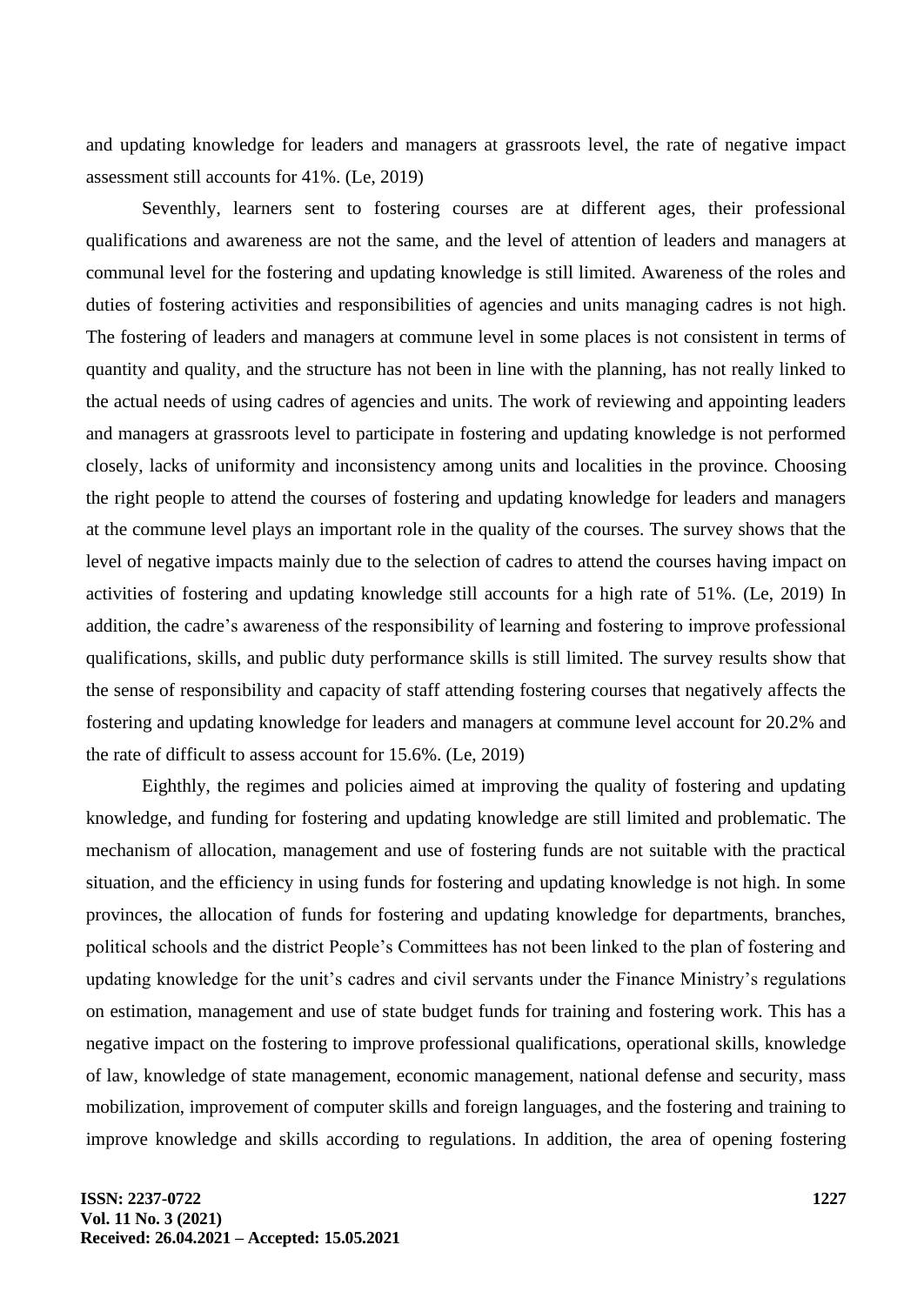courses to update knowledge in some localities is very wide, most of the learners have to take a long way to get there. Some courses are locally opened in the mountainous areas with limited funding for travel and accommodation, leading to difficulties in teaching organization and class management. Opening fostering courses to update knowledge at fostering centers depends heavily on the organizational units, learners both participate in learning and deal with their jobs at the agency, affecting the quality of learning.

To promote the achieved results and overcome the above limitations of the fostering and updating knowledge to commune level leaders and managers, it's required to do some of the following solutions:

Firstly, to raise awareness of individuals, organizations and units involved in the fostering and updating knowledge of commune level leaders and managers. Through propaganda, education and implementation of regulations on public service culture, to help commune level leaders and managers be fully aware of the importance of fostering and updating knowledge; help them define clearly that learning is their right, responsibility and obligation in public service. Since then, cadres and civil servants, when participating in courses of fostering and updating knowledge, need to pay attention to self-study, self-train, and change from passive learning to active learning, actively participate in the process of studying and practicing behavior in a serious manner, strictly comply with the decisions of the competent authorities on sending cadres to participate in fostering courses according to the approved plan and participate in full time, fully abide by the rules and regulations of the establishments organizing the fostering and updating knowledge. Local authorities at all levels need to create favorable conditions for grassroots cadres and civil servants to participate in fostering and updating knowledge in order to constantly improve their professional qualifications, skills and practical capacities, meeting the standards of working titles of each cadres and civil servants at grassroots level.

Secondly, to renew mechanisms and policies. In order to avoid overlapping in the direction and implementation of the fostering commune level leaders and managers, the Government should clearly assign specific tasks to relevant ministries, branches and units, in which clearly defining the state management function in terms of fostering cadres and civil servants (belonging to ministries, ministerial-level agencies) and functions of organizing the fostering (belonging to non-business units). To clearly stipulate the responsibilities of state management agencies to avoid the situation that state management agencies directly organize fostering courses like today. At the same time, to improve regimes and policies in the direction of giving priority to increasing cost norms for inviting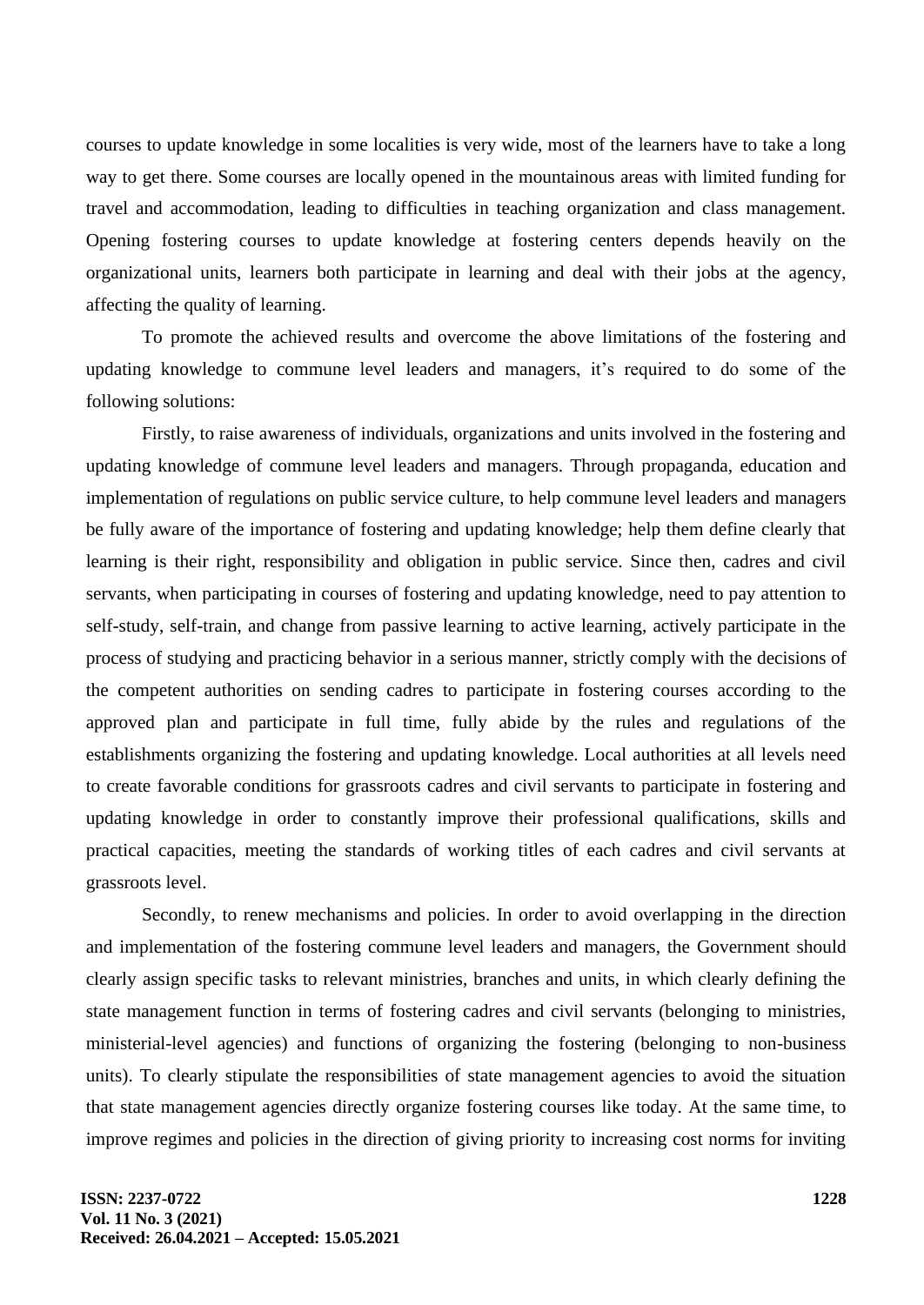lecturers and experts to participate in teaching courses of fostering and updating new knowledge; increasing allowances and support on meals, accommodation and travel for learners; increasing funding for the organization of field trips and practical learning.

Thirdly, to renew the contents, programs and methods of fostering and updating knowledge for leaders and managers at grassroots level associated with requirements and job positions. The contents, programs of fostering and updating knowledge must ensure to provide the learners with sufficient knowledge and professional skills according to the requirements of the public service, according to the standards applicable to each job position, construction of public service culture, responsibility public duties and ethics of leading civil servants. At the same time, to promote the renewal of forms and methods of fostering and updating knowledge for leaders and managers at commune level in the direction of promoting learners' activeness, self-awareness, initiative and creativity; make it close to the actual nature of each job position, improving administrative skills.

Fourthly, to improve the quality of the contingent of lecturers and reporters participating in fostering and updating knowledge for leaders and managers at commune level. To build, train and develop a contingent of lecturers and reporters with sufficient quantity, reasonable structure and high quality. To develop strategies and plans for training and fostering to improve the quality of the lecturers, create conditions for lecturers to attend doctoral training courses, training courses on professional skils and teaching methods. To regularly foster and update classic knowledge, practical knowledge, socio-economic situation of the country, current domestic and international issues for the lecturers. Besides, to select and invite leaders, managers with theoretical qualifications and experts to act as part-time lecturers in political schools; organize fostering courses, training courses to help them improve teaching methods for the learners who are commune level cadres and managers.

Fifthly, to renew the way of selecting, sending people to attend fostering courses and the way of managing learners participating in the courses of fostering and updating knowledge for leaders and managers at commune level. The sending of staff to participate in courses of fostering and updating knowledge should be based on the standards of staff titles, in accordance with the requirements and working positions of each cadre, and at the same time, it's required to foster and update regularly to improve educational, professional, political qualifications, and operational skills for cadres in low positions to prepare resources for civil servants and cadres with higher titles in grassroots political system.

Sixthly, to strengthen the coordination among agencies and units in fostering and updating new knowledge for leaders and managers at commune level.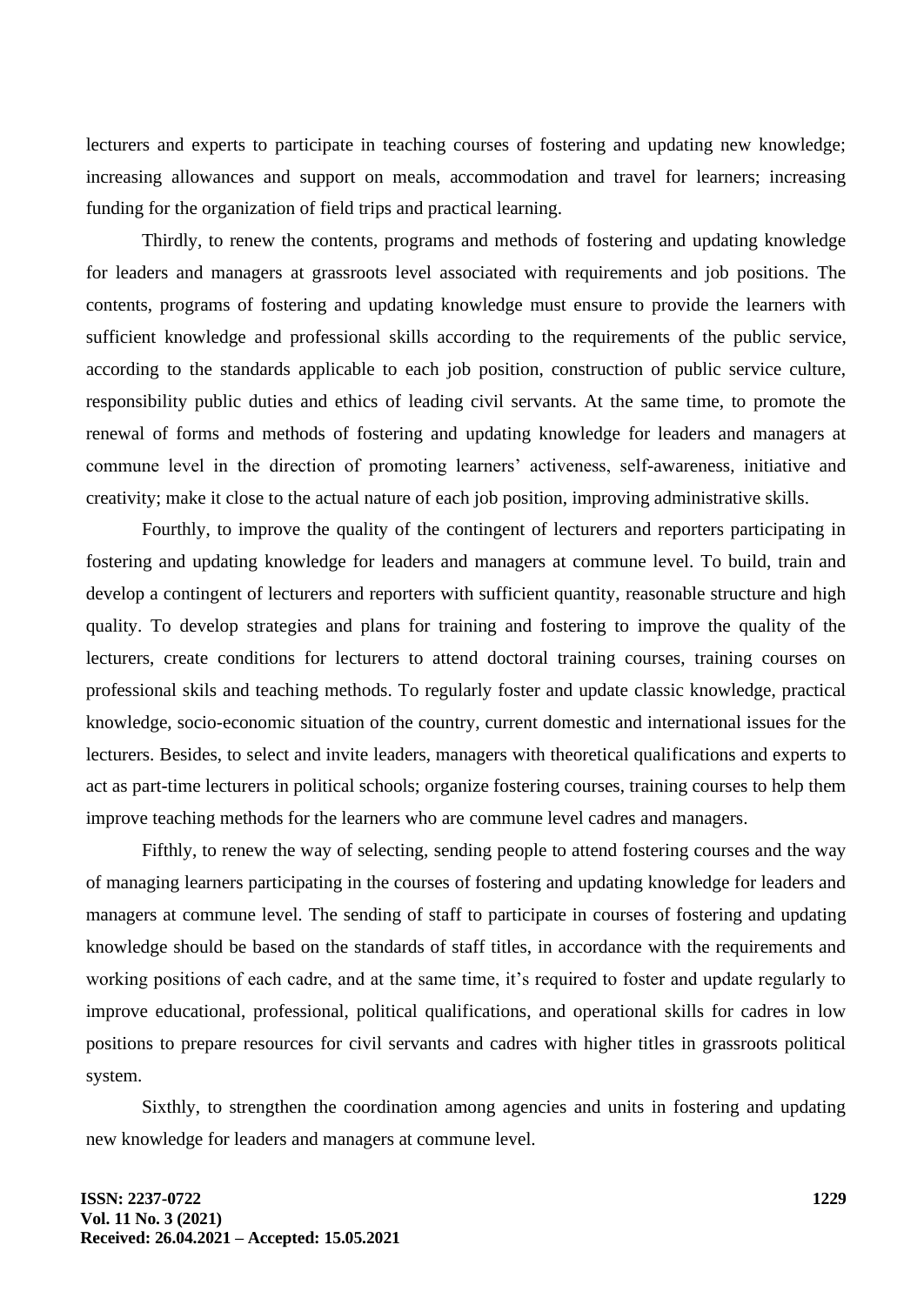Fostering authorities and institutions need to review the system of documents related to the fostering of cadres in order to amend regulations that are no longer appropriate; continue to study, formulate and issue new documents on the fostering of cadres and civil servants, including fostering and updating new knowledge for leaders and managers at commune level. To develop a regulation on coordination between the direct management agency of the person who is appointed to participate in the course with the training and fostering institutions and units and organizations involved in the fostering and updating new knowledge to commune level cadres and managers.

Seventhly, to enhance the professionalism of the staff in charge of managing the fostering and updating knowledge. The staff in charge of managing the fostering and updating knowledge must have a firm grasp of their expertise, profession, have proficiency in using information technology, have good communication skills, and have the ability to advise and operate effectively. The staff themselves also need to be regularly trained, fostered and updated with knowledge and skills in management, training and fostering of human resources.

Eighthly, to increase investment in facilities, equipment to ensure fostering classes and courses update new knowledge for leaders and managers at grassroots level. To promulgate regulations on standard political schools, standard political centers, which specify the area, facilities, lecture halls, number and qualifications of lecturers, etc. to serve as the basis for investment and assessment of fostering establishments.

Ninthly, to strengthen inspection, supervision, preliminary review and final review of regimes for fostering and updating knowledge for leaders and managers at commune level. On that basis, to promptly detect and handle violations, overcome shortcomings in the fostering of leaders and managers at commune level.

Fostering and updating knowledge for leaders and managers at commune level plays an important role in improving the quality of the contingent of grassroots cadres and civil servants in Vietnam today. Therefore, it's necessary for localities to synchronously implement the above solutions. The leadership, decisive and unified direction of the Central, the management of the local government and the active participation of organizations in the political system are also required.

## **5. Conclusion**

Facing the new requirements of administrative reform in the context of globalization and international integration as well as building a constructive government, a government of integrity that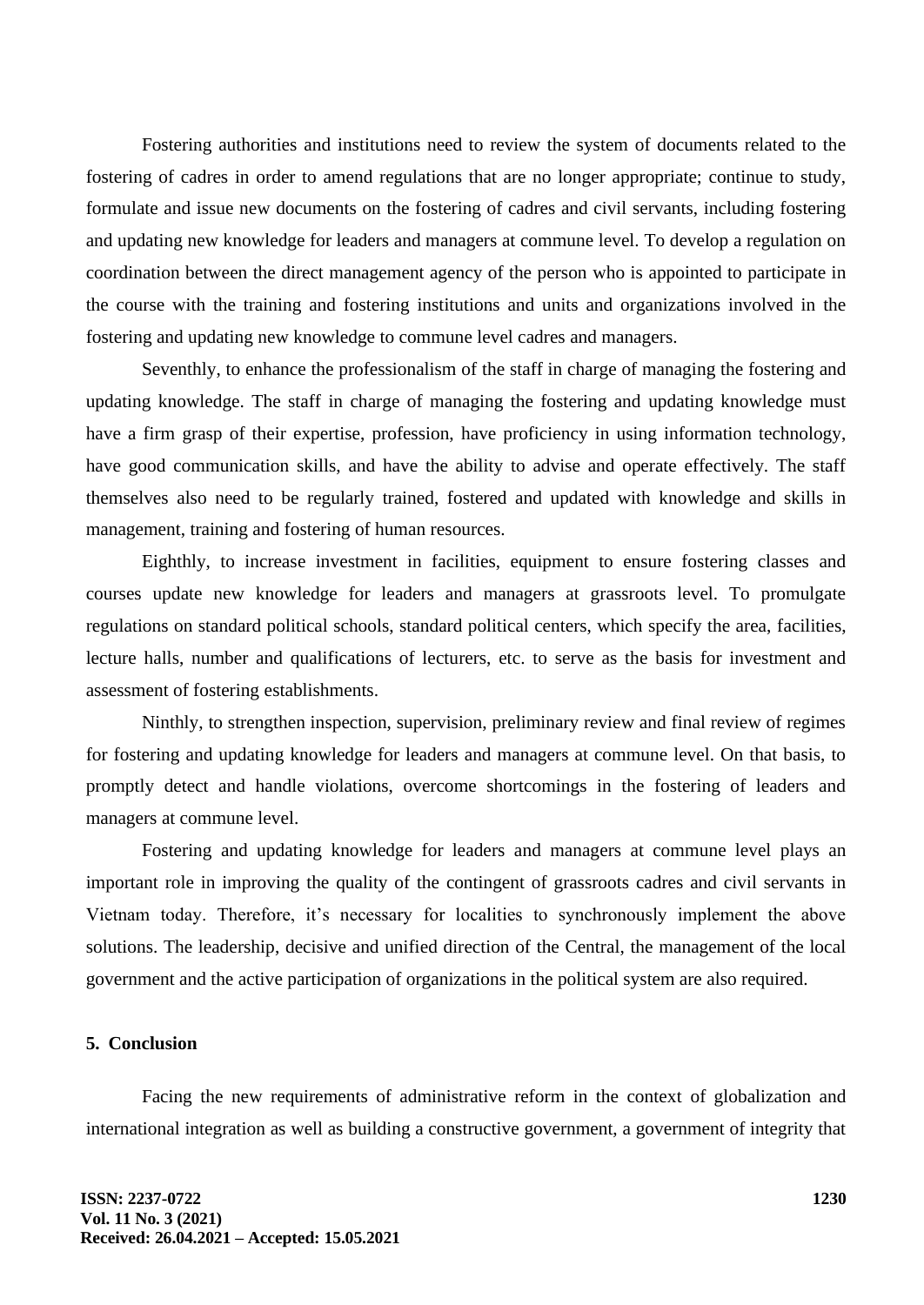acts on behalf and serve the people. The Vietnamese government always pays attention to the renewal of fostering and updating knowledge to make the fostering and updating knowledge become an effective tool in building a contingent of leaders and managers who are both professionally qualified, proficient in administrative skills, meeting the requirements of each job position, highly adaptable, responsive, creative, capturing and absorbing new knowledge, skills, and technologies, and have good ethical qualities, sense of responsibility, loyalty and dedication to serving the people, for the sake of the people. In which, fostering and updating knowledge to commune level leaders and managers plays an important role in improving the quality of the current contingent of cadres and civil servants to meet the requirements of building a Rule of Law of the People, by the People and for the People, effectively contributing to the national renewal and international integration. Therefore, it is required that the authorities at all levels have to constantly innovate and improve the quality of fostering and updating knowledge to commune level leaders and managers in a practical direction, associated with each job title and competency frameworks required for each title in the current period.

## **References**

Doan, T.C. (2017). Ho Chi Minh Ideology on cadres fostering and application in Vietnam today, *Journal of Political theories and Communication*, No. 8/2017.

Government of Vietnam. (2017). *Decree No. 101/2017/NĐ-CP dated September 01st, 2017 of the Government on the training and fostering of cadres and civil servants, Hanoi.* 

Ho Chi Minh National Academy of Politics. (2020). *Summary reports about the work of political institutions, ministries, branches in 2020 and directions and tasks in 2021, Hanoi.* 

Le, V. L. (2019). *The implementation result survey to the Regulation No. 164-QĐ/TW of the 11th Politburo on fostering and updating knowledge for grassroots-level cadres and civil servants in the Northwest, Central Highlands and Southwest is to serve the training and fostering of cadres at the Ho Chi Minh National Academy of Politics,* Ho Chi Minh National Academy of Politics, Hanoi.

National Assembly. (2008). *Law on Cadres and Civil Servants*, Hanoi.

National Assembly. (2019). *Law amending and supplementing a number of articles of the Law on Cadres, Civil Servants and Law on Officials*, Hanoi.

Nguyen, T.T.H. (2020). Training of commune-level cadres and civil servants to mee the requirement of new period., *State Organization Magazine*, on October 23rd . [https://tcnn.vn/news/detail/48867/Boi](https://tcnn.vn/news/detail/48867/Boi-duong-can-bo-cong-chuc-cap-xa-dap-ung-yeu-cau-cua-thoi-ky-moi.html)[duong-can-bo-cong-chuc-cap-xa-dap-ung-yeu-cau-cua-thoi-ky-moi.html](https://tcnn.vn/news/detail/48867/Boi-duong-can-bo-cong-chuc-cap-xa-dap-ung-yeu-cau-cua-thoi-ky-moi.html)

Nguyen, V.C. (2000). *Thoroughly grasping and applying Ho Chi Minh's thought on cadre training and fostering, improvement of the training quality for current cadres*, Da Nang Publishing House, Da Nang.

Nguyen, P.T., Tran, X. S. (2001). *The scientific argument for improving the quality of cadres and civil servants in the period of accelerating industrialization and modernization of the country,* National Political Publishing House, Hanoi.